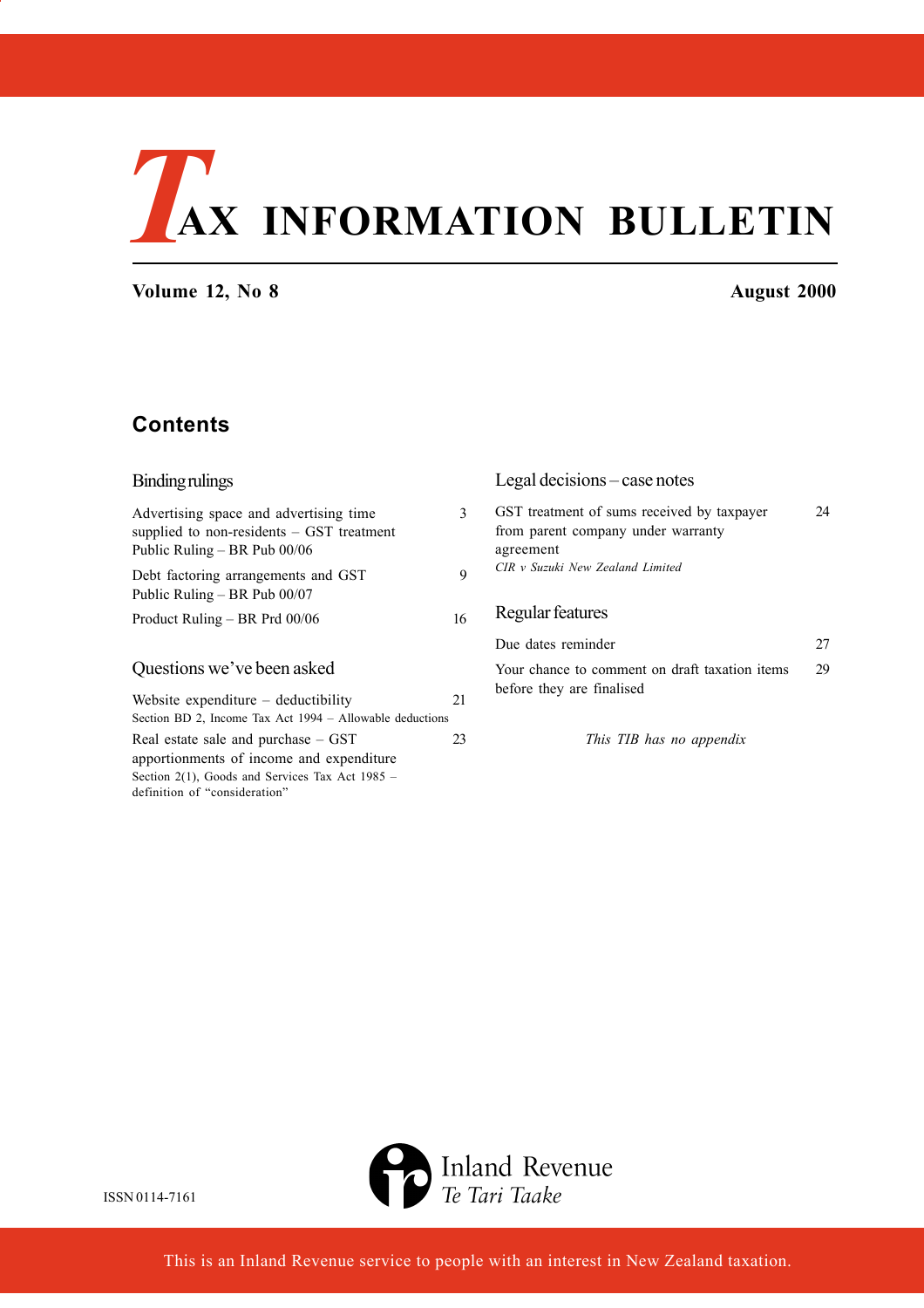# **GET YOUR TIB SOONER BY INTERNET**

This *Tax Information Bulletin* is also available on the internet, in two different formats:

### *Online TIB (HTML format)*

- This is the better format if you want to read the *TIB* onscreen (single column layout).
- Any references to related *TIB* articles or other material on our website are hyperlinked, allowing you to jump straight to the related article. This is particularly useful when there are subsequent updates to an article you're reading, because we'll retrospectively add links to the earlier article.
- Individual *TIB* articles will print satisfactorily, but this is not the better format if you want to print out a whole *TIB*.
- All *TIBs* from January 1997 onwards (Vol 9, No 1) are available in this format.

Online *TIB* articles appear on our website as soon as they're finalised—even before the whole *TIB* for the month is finalised at mid-month.

### *Printable TIB (PDF format)*

- This is the better format if you want to print out the whole *TIB* to use as a paper copy—the printout looks the same as this paper version.
- You'll need Adobe's Acrobat Reader to use this format—available free from their website at:

### **www.adobe.com**

- Double-column layout means this version is better as a printed copy—it's not as easy to read onscreen.
- All *TIBs* are available in this format.

### *Where to find us*

Our website is at:

### **www.ird.govt.nz**

It has other Inland Revenue information that you may find useful, including any draft binding rulings and interpretation statements that are available, and many of our information booklets.

If you find that you prefer the *TIB* from our website and no longer need a paper copy, please let us know so we can take you off our mailing list. You can email us from our website.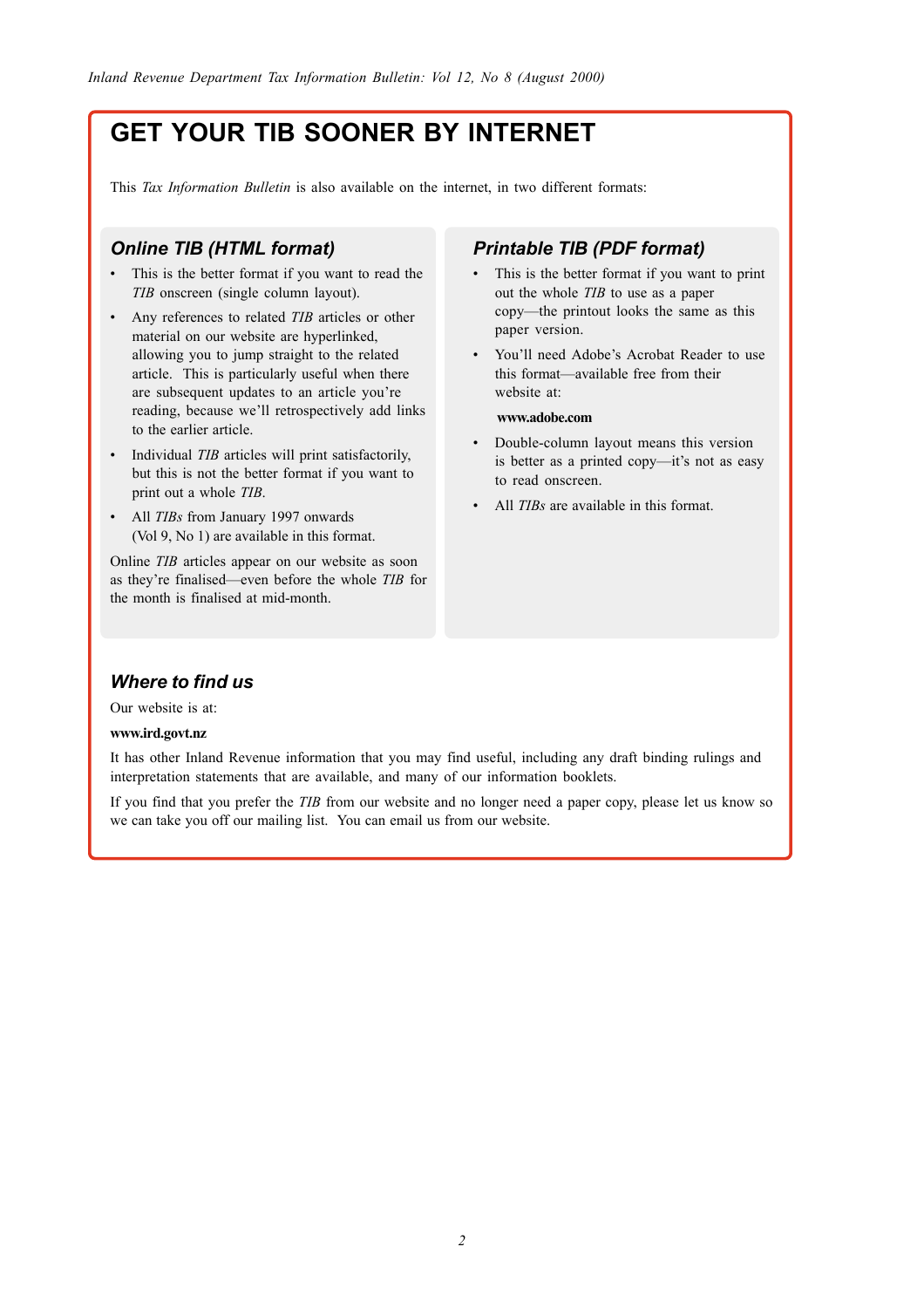# **BINDING RULINGS**

This section of the *TIB* contains binding rulings that the Commissioner of Inland Revenue has issued recently.

The Commissioner can issue binding rulings in certain situations. Inland Revenue is bound to follow such a ruling if a taxpayer to whom the ruling applies calculates tax liability based on it.

For full details of how binding rulings work, see our information booklet *Adjudication & Rulings, a guide to Binding Rulings (IR 715)* or the article on page 1 of *Tax Information Bulletin* Vol 6, No 12 (May 1995) or Vol 7, No 2 (August 1995).

You can download these publications free of charge from our website at **www.ird.govt.nz**

# **ADVERTISING SPACE AND ADVERTISING TIME SUPPLIED TO NON-RESIDENTS – GST TREATMENT**

# **PUBLIC RULING – BR Pub 00/06**

**Note** (not part of ruling): This ruling is essentially the same as public ruling BR Pub 96/10, published in *Tax Information Bulletin* Vol 8, No 8 (November 1996), but its period of application is from 1 December 1999 to 30 November 2004. Some formatting changes have also been made. BR Pub 96/10 applied up until 30 November 1999.

This is a public ruling made under section 91D of the Tax Administration Act 1994.

# **Taxation Laws**

All legislative references are to the Goods and Services Tax Act 1985 unless otherwise stated.

This Ruling applies in respect of section 11(2)(e).

# **The Arrangement to which this Ruling applies**

The Arrangement is the contractual supply of advertising space in a publication, or the supply of advertising time on radio or television (or other broadcasting service), by a GST registered person for and to a non-resident person who is outside New Zealand at the time the services are performed.

For the purposes of this Ruling the supply of advertising space or advertising time means the service of communicating an advertising message, and includes all steps involved in providing this service by the supplier of the advertising space or time.

# **How the Taxation Laws apply to the Arrangement**

The Taxation Laws apply to the Arrangement as follows:

The contractually supplied service of providing advertising space in a publication or advertising time on radio or television (or other broadcasting service), for and to a non-resident who is outside New Zealand at the time the service is performed, is not supplied "directly in connection with" any land (or improvement thereto) or moveable personal property situated in New Zealand. Section  $11(2)(e)$  will apply to zero-rate the supply of services, provided that all the other requirements of section  $11(2)(e)$  are satisfied.

# **The period for which this Ruling applies**

This Ruling will apply for the period from 1 December 1999 to 30 November 2004.

This Ruling is signed by me on the 17th day of July 2000.

### **John Mora**

Assistant General Manager (Adjudication & Rulings)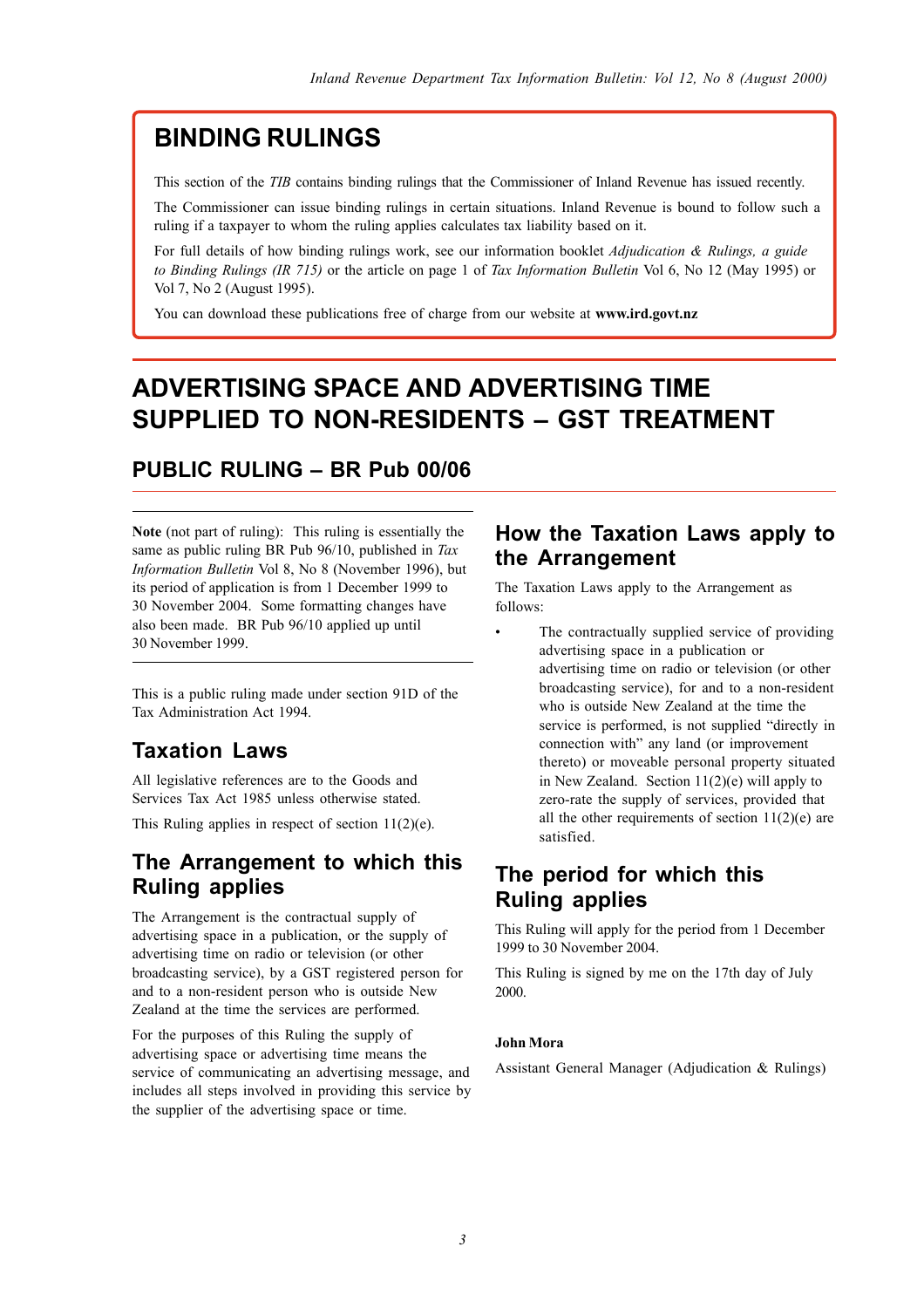# **COMMENTARY ON PUBLIC RULING BR PUB 00/06**

This commentary is not a legally binding statement, but is intended to provide assistance in understanding and applying the conclusions reached in Public Ruling BR Pub 00/06 ("this Ruling").

The subject matter covered in this Ruling was previously dealt with by BR Pub 96/10 that appeared in *TIB* Vol 8, No 8 (November 1996), at page 13. This Ruling applies for the period from 1 December 1999 to 30 November 2004.

# **Background**

In July 1994, the High Court delivered its judgment in *Wilson & Horton v CIR* (1994) 16 NZTC 11,221. The case dealt with the circumstances in which a newspaper publisher should account for GST on the services of placing advertisements for non-resident clients. The High Court held that:

- to qualify for zero-rating under section  $11(2)(e)$ , services must be provided "contractually to" and "beneficially for" a non-resident person. If a New Zealand resident receives the benefit of the advertising services, the services are not zero-rated; and
- the provision of advertising space and related services is not supplied directly in connection with the subject matter of the advertisements.

Wilson & Horton appealed this decision to the Court of Appeal (*Wilson & Horton* v *CIR* (1995) 17 NZTC 12,325). The Court of Appeal held in favour of the taxpayer, and concluded that the supply of advertising space in New Zealand by Wilson & Horton to nonresident clients is zero-rated under section 11(2)(e), irrespective of whether a New Zealand resident also benefits from the supply. The Commissioner did not appeal this decision.

# **Legislation**

Section  $11(2)(e)$  zero-rates a supply of services when:

The services are supplied for and to a person who is not resident in New Zealand and who is outside New Zealand at the time the services are performed, not being services which are supplied directly in connection with -

- (i) Land or any improvement thereto situated inside New Zealand; or
- (ii) Moveable personal property (other than choses in action, and other than goods to which paragraph (ca) of this subsection applies) situated inside New Zealand at the time the services are performed; -

Sections 11(2A) and 11(2B) deal with services that are supplied to non-residents but are received by persons in New Zealand. The sections state:

(2A) Subsection (2)(e) does not apply to a supply of services under an agreement that is entered into, whether directly or indirectly, with a person (person A) who is not resident in New Zealand if-

- (a) The performance of the services is, or it is reasonably foreseeable at the time the agreement is entered into that the performance of the services will be, received in New Zealand by another person (person B), including-
	- (i) An employee of person A; or
	- (ii) If person A is a company, a director of the company; and
- (b) It is reasonably foreseeable, at the time the agreement is entered into, that person B will not receive the performance of the services in the course of making taxable or exempt supplies.

(2B) For the purpose of subsection (2)(e) and (2fa), 'outside New Zealand', for a company or an unincorporated body that is not resident, includes a minor presence in New Zealand, or a presence that is not effectively connected with the supply.

Section 60 sets out the GST agency provisions. Section 60(2) states:

Subject to this section, for the purposes of this Act, where any registered person makes a taxable supply of goods and services to an agent who is acting on behalf of another person who is the principal for the purposes of that supply, that supply shall be deemed to be made to that principal and not to that agent:…

# **Court of Appeal decision**

The Court of Appeal held that the supply of the publication of advertisements by Wilson & Horton to non-resident clients qualified for zero-rating under section 11(2)(e), irrespective of whether a New Zealand resident obtains a benefit from the supply.

### *"For and to"*

The Court of Appeal rejected the High Court's interpretation of "for" in section  $11(2)(e)$ , as meaning "beneficially for". The Court of Appeal questioned whether this "benefit" test was workable. The Court noted that many parties may potentially benefit from an advertisement placed by a non-resident, and that it was unlikely that the legislature would have intended a wide group of possible beneficiaries of a service to determine the GST treatment of the service.

In discussing the "for and to" wording in section 11(2)(e), the Court of Appeal examined the possible meanings of "for" that may have been intended by the legislature and rejected the Commissioner's interpretation of "for" as meaning "beneficially for".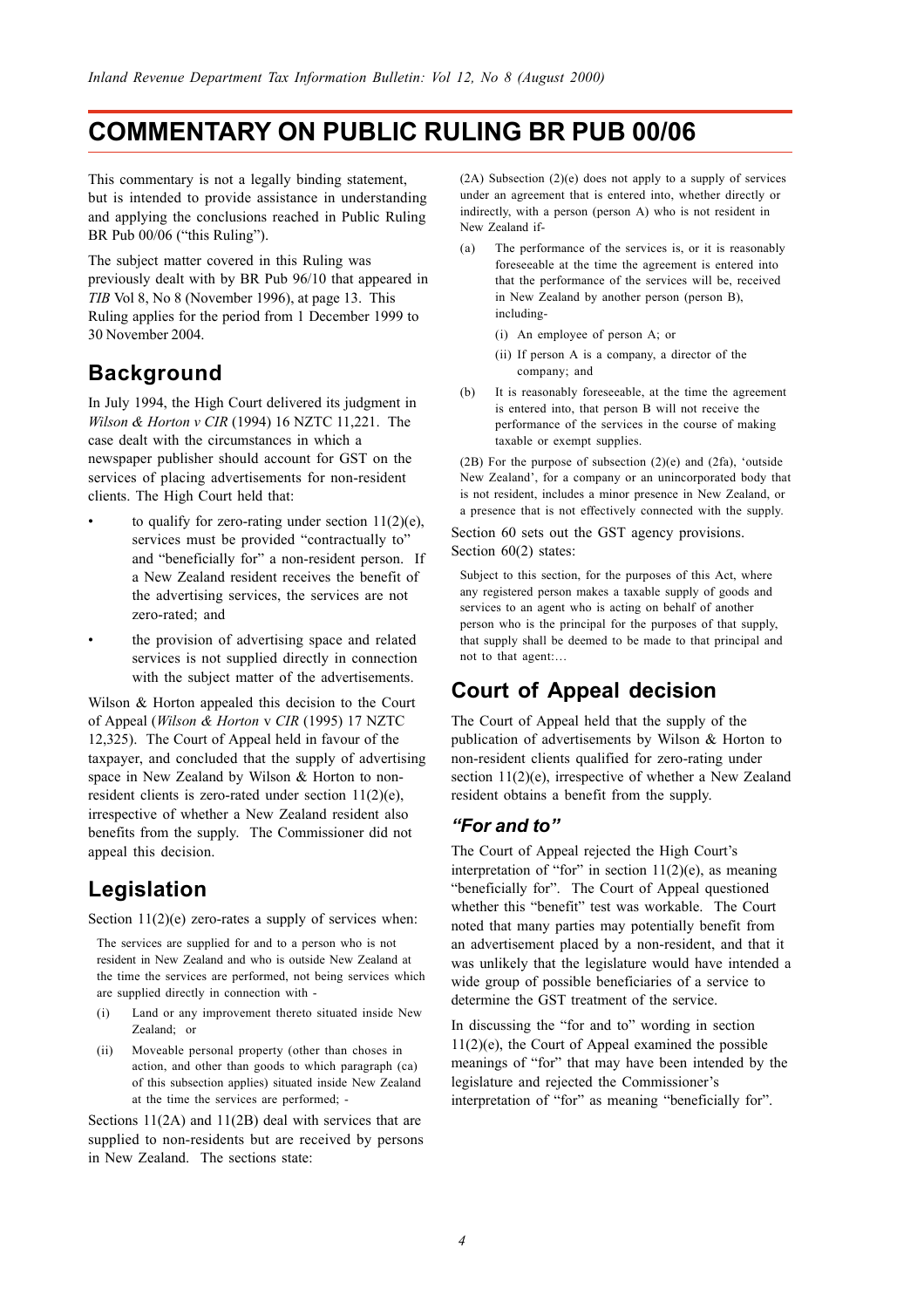The Court concluded that "for" in section  $11(2)(e)$  was used for emphasis only. Justice Richardson noted that legislative drafters often convey emphasis through the use of a combination of words and said that (at  $12,330$ 

I am inclined to think that the framers of  $s11(2)(e)$  employed both expressions to convey emphasis and perhaps to bring out the intent that the contract must be genuine and so the services must be supplied under that contract to and for the other contracting party.

As a matter of statutory interpretation, the Court said that section  $11(2)(e)$  would have been worded quite differently if the intent had been to preclude zerorating, unless a non-resident recipient of a supply was the only person who could benefit from the services supplied.

Justice Penlington considered that this result was consistent with one of the underlying themes of zerorating—the preservation of New Zealand's competitiveness in world trade. It was also recognised that if advertised merchandise is sold in New Zealand, GST will be imposed on the sale at that time.

### *"Directly in connection with"*

The Court of Appeal did not discuss whether the supply was made directly in connection with land or moveable personal property in New Zealand for the purposes of section  $11(2)(e)$ . The High Court had accepted that the supply of advertising space in a newspaper was not "directly in connection with" the subject matter of the advertising. During the Court of Appeal hearing, the potential argument that the services are supplied directly in connection with the newspapers themselves was also raised.

However, the Court of Appeal did not allow the Commissioner to introduce this new line of reasoning, as it would have changed the basis upon which the assessment was made and objected to. The publishing industry has asked the Commissioner to clarify the application of the "directly in connection with" exclusion in section  $11(2)(e)$  in this context.

# **Application of the Legislation**

The key features of section  $11(2)(e)$  are the phrases "for and to" and "directly in connection with".

### *"For and to"*

The Commissioner accepts the Court of Appeal's interpretation of "for and to" in *Wilson & Horton* for the purposes of section  $11(2)(e)$ . In this context, "for and to" is a composite phrase. "For" simply emphasises "to" and does not connote any requirement that services must be provided for the exclusive benefit of the recipient of the supply. If services are supplied pursuant to a contract with a non-resident and are for that non-resident, section 11(2)(e) will apply to zero-rate the supply regardless of any other benefits also arising to a New Zealand resident (provided that the other requirements of the section are satisfied).

The Court of Appeal's interpretation of "for and to" is not restricted to the supply of advertising space in a newspaper. It also applies to the supply of advertising space in all forms of publication and to the supply of advertising time on radio or television (or other broadcasting service).

This Ruling discusses the application of section  $11(2)(e)$  to the supply of advertising space in publications, such as newspapers and magazines. The Ruling also covers the supply of advertising time on radio and television, or by way of any other broadcasting service, eg the internet. For the purposes of the Ruling, the supply of advertising space or advertising time means the service of communicating an advertising message, and includes all steps involved in providing this service by the supplier of the advertising space or time.

### *"Directly in connection with"*

A supply of services to a non-resident will not be zerorated under section  $11(2)(e)$  if the services are supplied "directly in connection with" any land (or improvement to the land) or moveable personal property (other than choses in action and goods which are referred to in section  $11(2)(ca)$ ) situated in New Zealand at the time the services are performed. The Court of Appeal in *Wilson & Horton* did not discuss the meaning of "directly in connection with" in section  $11(2)(e)$ , nor resolve whether advertising space is supplied directly in connection with the newspapers in which advertisements are placed.

### *Case law*

The determination of whether or not services are supplied "directly in connection with" land or moveable personal property depends on the circumstances in which the services are supplied. In *Case E84* (1982) 5 NZTC 59,441, Bathgate DJ considered the meaning of the phrase "in connection with" (note that the word "directly" was not used) in the context of section 165 of the Income Tax Act 1976 (section DJ 5 of the Income Tax Act 1994) and noted (at 59,444 and 59,446):

It may be that only an empirical and common sense approach to the interpretation of the words can be applied in each particular case to determine where, if at all, the line should be drawn to allow or not allow expenditure 'in connection with' an assessment. However I believe that a narrow interpretation of the words '… any expenditure … in connection with … the assessment …' is the correct interpretation …

…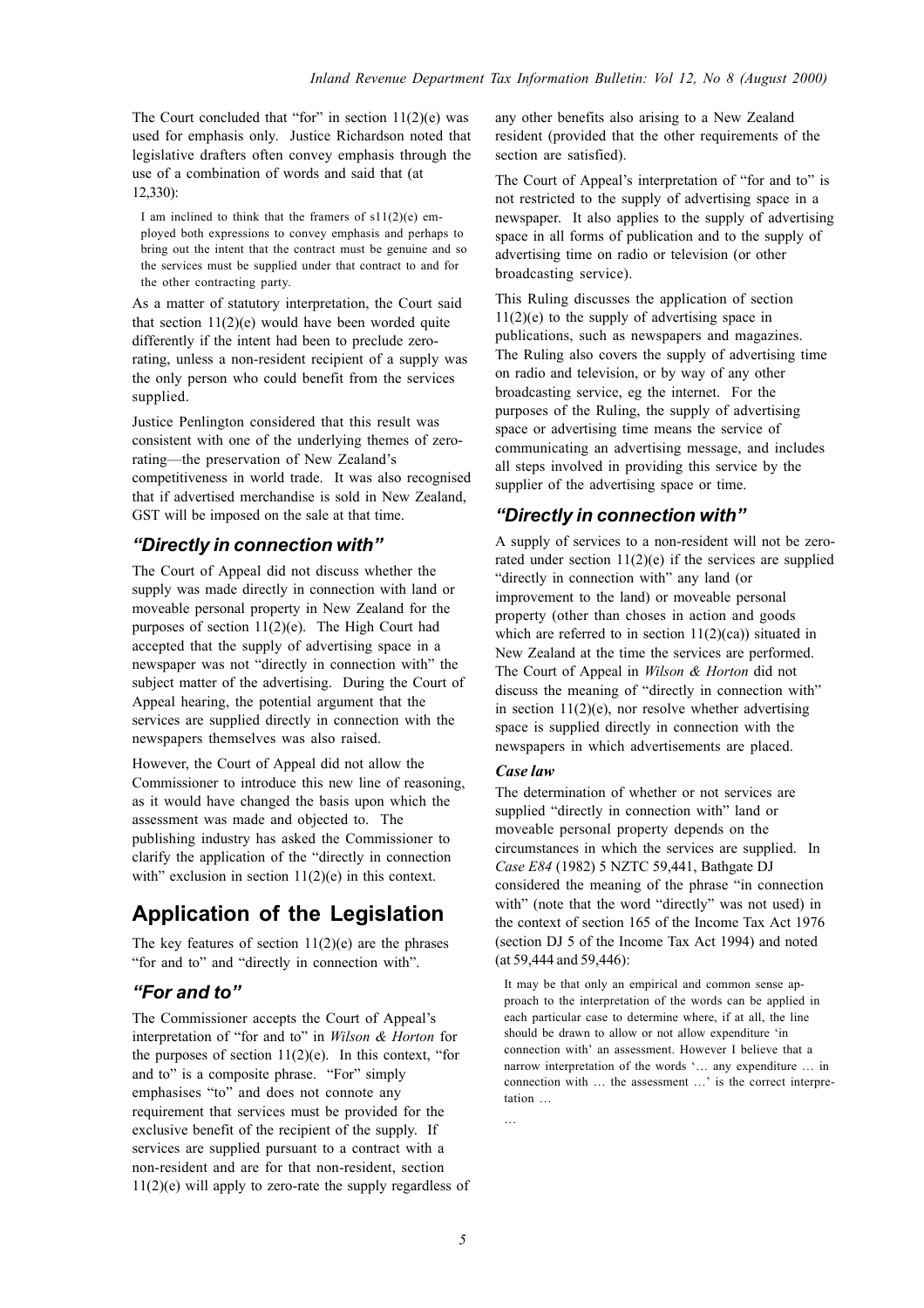It is a matter of degree whether, on the interpretation of a particular statute, there is a sufficient relationship between subject and object to come within the words "in connection with" or not. It is clear that no hard and fast rule can be or should be applied to the interpretation of the words "in connection with". Each case depends on its own facts and the particular statute under consideration.

In the context of GST, the meaning of "directly in connection with" for the purposes of section  $11(2)(a)$ , prior to its amendment in 1988, has been judicially considered by the High Court in *Auckland Regional Authority v CIR* (1994) 16 NZTC 11,080 and the Taxation Review Authority (TRA) in *Case P78* (1992) 14 NZTC 4,532*.* Before amendment, section 11(2)(a) provided for zero-rating of services supplied "directly in connection with" transportation. The High Court and TRA cases concerned the application of section 11(2)(a) to various charges (landing dues, international terminal charges, and rubbish disposal charges) levied on overseas airlines.

The High Court and the TRA adopted similar interpretations of the words "directly in connection with" under section 11(2)(a). The *Auckland Regional Authority* case summarises the reasoning of the TRA in *Case P78* (at 11,084):

There, the Taxation Review Authority, Judge Barber*,* held that "airport dues" were zero-rated for GST because passengers cannot realistically be transported to New Zealand by air unless a plane lands and parks on the tarmac; that charges for those services can be regarded as provided for international passengers who are in a sense "outside New Zealand" until they pass through customs. The services are fundamental to and directly connected with the transportation of passengers;

The High Court and the TRA focus on whether a supply of services is fundamental or integral to transportation to determine whether the "directly in connection with" test in section 11(2)(a) is satisfied. This reasoning is not strictly relevant for the purposes of interpreting "directly in connection with" in section  $11(2)(e)$ . This is because the focus of section  $11(2)(a)$  was on services directly connected with transportation services, and the identification of a direct connection between a service and another service, and a service and an item of property, involves different considerations.

However, the TRA has recently applied the proviso to section  $11(2)(e)$  and considered the words "directly in connection with" in *Case S88* (1996) 17 NZTC 7,551. The objector in *Case S88* purchased motor vehicles from its non-resident parent company and then sold the vehicles to independent dealers, who onsold them to the public. The parent company provided a contractual warranty to the objector. The objector agreed with the dealers that if a vehicle was repaired under warranty the objector would reimburse the dealer. The objector would then register a claim with the parent company under the warranty and receive payment pursuant to that claim.

The TRA was required to consider whether the repair services provided by the objector pursuant to its

contract with the non-resident parent were zero-rated under section  $11(2)(e)$ . The TRA concluded that section  $11(2)(e)$  could not apply to zero-rate this supply as the services were supplied "directly in connection with" moveable personal property (the vehicles) situated in New Zealand at the time the services were provided. Although the TRA did not examine the meaning of "directly in connection with" in great detail, it did state  $(at 7,558)$ 

The moveable personal property in question is the repaired vehicle. There is a direct relationship or connection between the service of the repairs and the vehicle. Accordingly, the said "proviso" to s  $11(2)(e)$  must apply to the facts of this case and prevent the objectors from relying on the zero-rating provisions of s 11(2)(e). The repair service could not be performed but for the existence of the vehicle.

[Please note that *Case S88* is currently under appeal by the taxpayer.]

The High Court in *Malololailai Interval Holidays New Zealand Ltd v CIR* (1997) 18 NZTC 13,137 also considered the words "directly in connection with" in the context of section 11(2)(b).

In *Case T54* (1998) 18 NZTC 8,410, the TRA considered whether the supply of video services for Japanese honeymoon couples to a Japanese company was zerorated under section 11(2)(e).

The decisions in both of these cases are consistent with the cases mentioned above.

Therefore, the case law discussing "in connection with" and "directly in connection with" indicates that the interpretation of the test will be dictated by the particular context involved. The Commissioner considers that the "directly in connection with" proviso in section  $11(2)(e)$ should be interpreted narrowly (Judge Bathgate's words from *Case E84* quoted above support this), and that there must be a clear and direct relationship with moveable personal property or land in New Zealand before a supply will be standard-rated. This is consistent with the approach of the TRA in *Case S88* in identifying on the facts of that particular case, a "direct relationship or connection" between the repair services and the vehicles under repair.

### *Advertising space and advertising time*

The supply of advertising space in a publication is the supply of the service of communicating an advertising message, involving all the steps required to achieve communication of the advertisement. This service is not supplied directly in connection with the **subject matter of the advertisement**. In the words of the High Court in *Wilson & Horton v CIR* (1994) 16 NZTC 11,221 (at 11,224):

The supply of space and services rendered by Wilson & Horton are directly connected with the advertising but not with the goods advertised. The goods are, as it were, at least one step removed from the services supplied by the newspaper proprietor.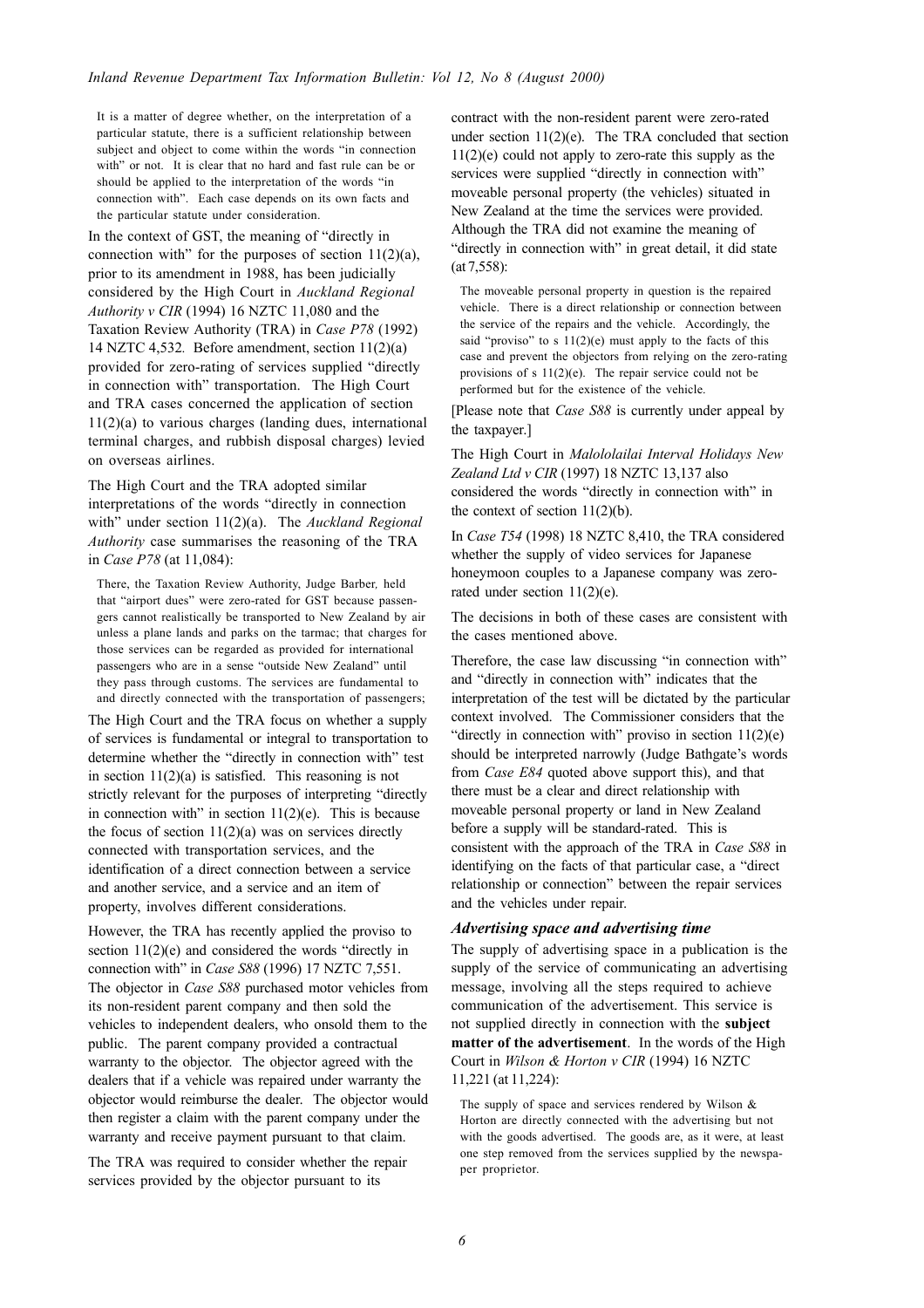The Commissioner agrees with this view. There is no direct relationship or connection between the provision of advertising space and the subject matter of the advertisement. The same reasoning also applies to the supply of advertising space in all types of publication as well as advertising time on radio or television (or other broadcasting service). The supply of advertising space or time in these media cannot be described as "directly in connection with" the advertised commodity.

Similarly, when advertising space is supplied in a publication, the services are not supplied directly in connection with the **publication** in which the advertisements are published. The High Court judgment in *Wilson & Horton* concluded that the provision of advertising space was supplied directly in connection with (if anything) the advertising itself. The advertised goods were considered to be at least one step removed from the services. The Commissioner considers the same logic applies in respect of a newspaper or other publication. The service of communicating an advertising message is directly connected with that message and not the publication. The publication is at least one step removed from the service and is merely the medium in which the advertising message is publicised. Accordingly, the service is not supplied directly in connection with the publication produced by the publishers.

Consequently, the supply of advertising space in either a publication or by way of broadcast will be treated in the same way for GST purposes. The supply will qualify for zero-rating, provided that the services are supplied for and to a non-resident who is outside New Zealand at the time the services are performed.

## *Supplies through agents*

The application of section 60(2) may also need to be considered to determine whether a supply is zero-rated under section  $11(2)(e)$ . Section  $60(2)$  deems a taxable supply of goods and services made by a registered person to an agent who is acting on behalf of a principal, to be a supply made to the principal.

Therefore, if a supply of advertising space or time is made to a New Zealand resident person who is acting as an agent for a non-resident principal, section 60(2) deems the supply to be made to the non-resident principal and not the resident agent. Section 11(2)(e) will apply to zero-rate the supply of services, provided that all the other requirements of section  $11(2)(e)$  are satisfied. A common example of this is where a

resident advertising agency acts as an agent for a nonresident person in purchasing advertising space or time in New Zealand.

Conversely, if a supply is made to a non-resident person who is acting as an agent for a New Zealand resident in relation to the supply, section 11(2)(e) will not apply to zero-rate the supply even if the criteria in section  $11(2)(e)$  are otherwise satisfied. The supply will be deemed to be made to the resident principal and it will not be for and to a non-resident person.

# **Section 11(2A)**

Section 11(2A) was introduced to deal with situations where services are provided to non-residents and persons in New Zealand receive the performance of these services. An example is where New Zealand educational institutions contract with non-residents to provide education for the non-resident's children in New Zealand. The section operates to ensure supplies of this type are standard rated for GST purposes.

Section 11(2A) will not affect the provision of advertising services to non-residents in the circumstances covered by the arrangement described in this Ruling. The performance of these services is **not** received in New Zealand by other persons.

# **Examples**

For the purposes of these examples, it is assumed that:

- a person referred to as a resident is a "resident" as defined in section 2 of the Goods and Services Tax Act 1985. The converse applies to non-residents, and
- if the services are supplied to a non-resident, the non-resident is outside New Zealand at the time of performance of the services.

### *Example 1*

A UK resident manufacturing company contacts a New Zealand magazine publisher and books advertising space for a newly developed product. The UK company has a GST-registered subsidiary in New Zealand that sells the advertised product.

The supply of advertising space by the magazine publisher to the UK manufacturer is zero-rated under section  $11(2)(e)$ . This is because:

- The publisher supplies the services contractually for and to a non-resident. The fact that the New Zealand resident subsidiary potentially may benefit from the supply through increased sales does not preclude zero-rating.
- The services are not supplied directly in connection with either the products for sale in New Zealand, or the magazines in which the advertisements are shown.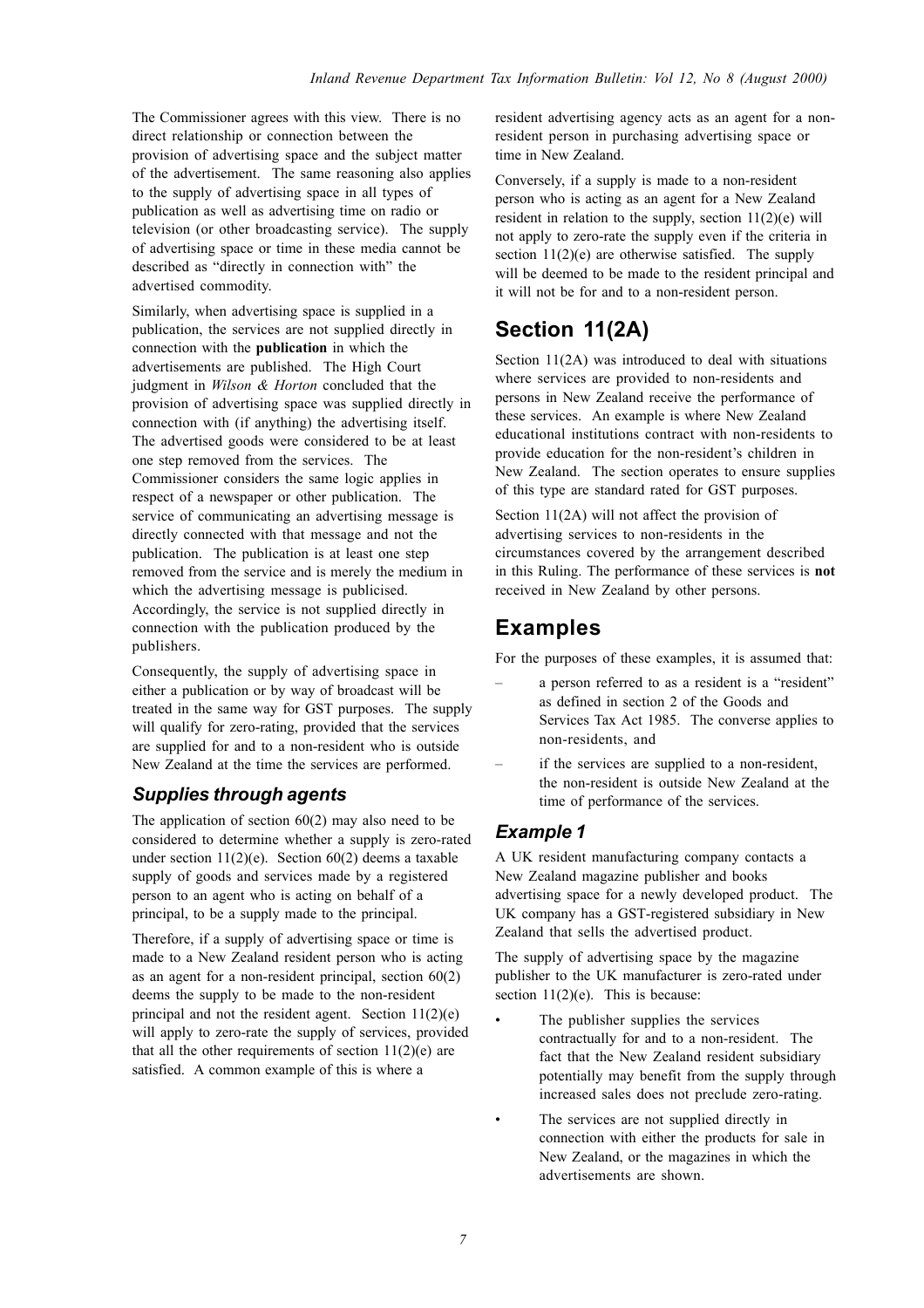### *Example 2*

A US resident distributor of soft drinks contracts for the supply of radio time on a national radio station in New Zealand. The soft drinks are available from all chains of supermarkets throughout New Zealand.

The supply of radio time by the New Zealand radio station to the US distributor is zero-rated under section 11(2)(e). This is because:

- The radio station supplies its services contractually for and to a non-resident. The fact that New Zealand resident retailers throughout New Zealand may potentially benefit from the supply through increased sales does not preclude zero-rating.
- The services are not supplied directly in connection with the products for sale in New Zealand.

### *Example 3*

An Australian computer distributor plans to advertise its product range in New Zealand. The computers will be available through all major computer distributors in New Zealand. The Australian company contacts a New Zealand resident advertising agency to arrange an advertising campaign. The agency, acting in the capacity as agent for the Australian company, purchases air time on a New Zealand resident television channel.

The supply of air time by the television station to the Australian company is zero-rated under section  $11(2)(e)$ . This is because:

- The television channel supplies the air time services contractually for and to a non-resident. Section  $60(2)$  deems the supply to be made to the Australian company, as principal. The New Zealand resident advertising agency receives the supply as agent only.
- The fact that New Zealand resident distributors may potentially benefit from the supply through increased sales does not preclude zero-rating.

The services are not supplied directly in connection with the products for sale in New Zealand.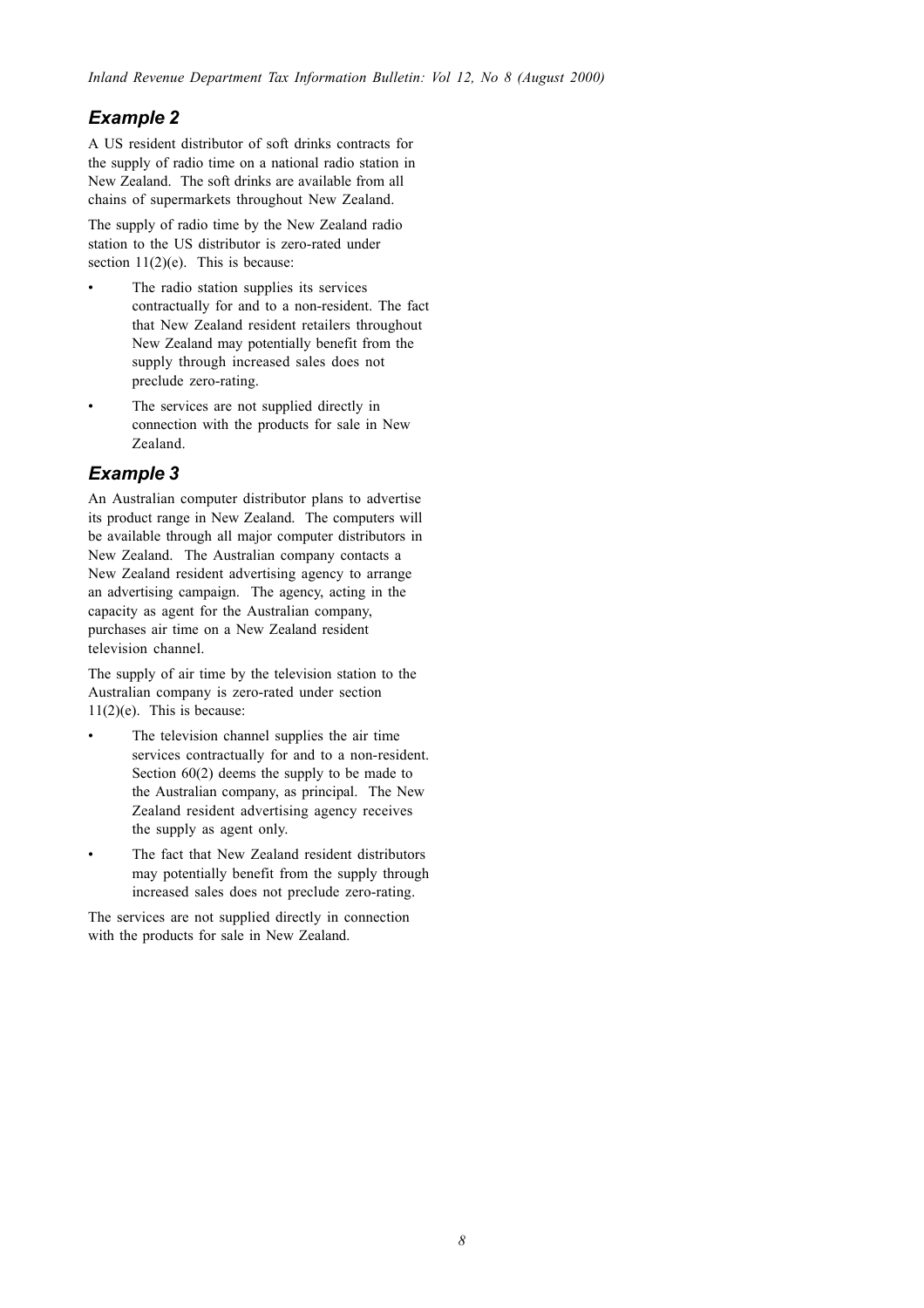# **DEBT FACTORING ARRANGEMENTS AND GST**

# **PUBLIC RULING - BR Pub 00/07**

This is a Public Ruling made under section 91D of the Tax Administration Act 1994.

# **Taxation Laws**

All legislative references are to the Goods and Services Tax Act 1985 unless otherwise stated.

This Ruling applies in respect of sections 8(1), 20(3), and 26(1).

# **The Arrangement to which this Ruling applies**

The Arrangement is the sale, by a GST registered person (the "Assignor") on an invoice basis, to a third party ("the Factor"), on a recourse or non-recourse basis, of an outstanding debt at a price less than the debt's face value.

Debt factoring on a non-recourse basis means that the Factor has no claim back to the Assignor if the debts sold to him or her become doubtful or uncollectable (that is, the Factor assumes all of the risk). In contrast, debt factoring on a recourse basis means that the Factor has some form of claim back to the Assignor if the debts sold to him or her prove to be doubtful or uncollectable, for example under a put option at the transfer price.

# **How the Taxation Laws apply to the Arrangement**

The Taxation Laws apply to the Arrangement as follows:

- The difference between the face value of the debt and the price received from the Factor is not a bad debt for the purposes of section 26. Accordingly, section 26 has no application and the registered person cannot claim an output tax deduction under section  $20(3)(a)(iii)$ ; and
- If a portion of a debt is written-off before it is sold to the Factor, then whether this write-off meets the requirements of section 26(1) depends on whether the amount written off was "bad" according to the conventional tests (outlined in public ruling BR Pub 00/03, entitled "Bad debts – writing off debts as bad for GST and income tax purposes").

# **The period for which this Ruling applies**

This Ruling will apply to taxable periods commencing on or after 1 August 2000 to 31 July 2005.

This Ruling is signed by me on the 19th day of July 2000.

### **Martin Smith**

General Manager (Adjudication & Rulings)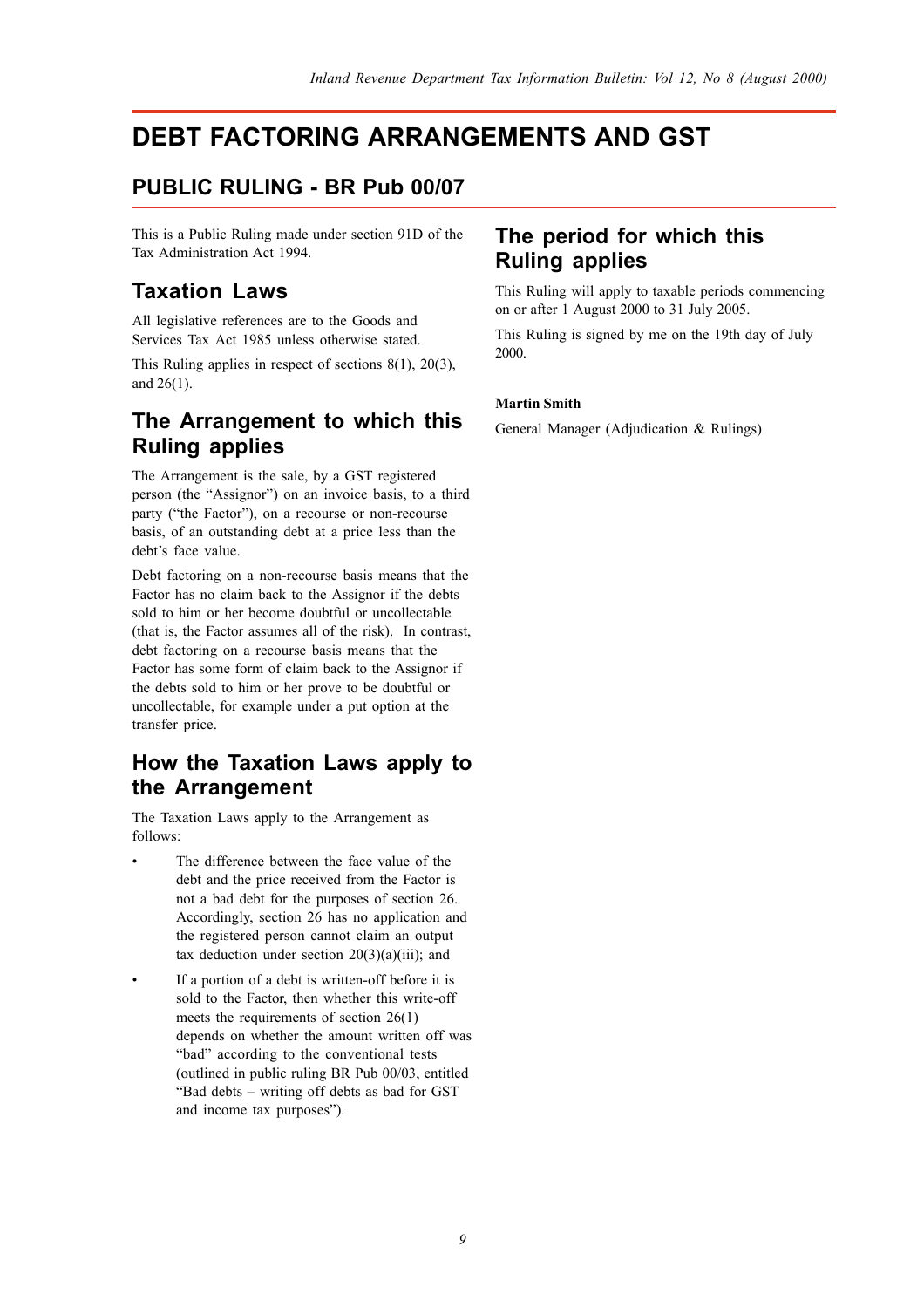# **COMMENTARY ON PUBLIC RULING BR PUB 00/07**

This commentary is not a legally binding statement, but is intended to provide assistance in understanding and applying the conclusions reached in Public Ruling BR Pub 00/07 ("the Ruling").

# **Background**

Sections  $20(3)(a)(iii)$  and 26 of the Goods and Services Tax Act 1985 ("the Act") allow a registered person to make a deduction from output tax if the registered person has made a taxable supply, returned output tax in respect of that taxable supply, and subsequently written off as a bad debt all or part of the debt.

If a registered person factors (sells) a debt owing for less than its face value to a third party ("the Factor"), the issue arises whether the difference between the face value of the debt and the amount received from the Factor can be an amount written off as a bad debt.

This issue was previously dealt with in *PIB* No 164 (August 1987) at page 27 under the heading "GST and debt collection agencies – debt factoring" and in Technical Rulings paragraph 104.9.4 under an identical heading. Those statements concluded that if a registered person accounting for GST on an invoice basis subsequently sold a debt for less than its face value, the Commissioner would allow the registered person a bad debt deduction under section 26 for the difference between the debt's face value and the sale proceeds. The inference being that the difference between the two amounts was a bad debt.

Barber DJ in *Case T27* (1997) 18 NZTC 8,188 reached a different conclusion from that set out in *PIB* No 164 and Technical Rulings paragraph 104.9.4. In particular, the Taxation Review Authority ("TRA") concluded that if a registered person factors a debt owing for less than its face value, the difference between the face value of the debt and the amount received from the Factor is not a bad debt.

The Ruling confirms that the Commissioner accepts the view of Barber DJ in *Case T27.* In particular, it is now the Commissioner's view that if a registered person factors a debt owing for less than its face value, the difference between the face value of the debt and the amount received from the Factor is not a bad debt. Accordingly, section 26 has no application, and a registered person cannot claim a deduction from output tax under section  $20(3)(a)(iii)$ .

The Ruling changes and supersedes the earlier policy set out in *PIB* No 164 and Technical Rulings paragraph 104.9.4.

This issue only arises in respect of taxpayers registered for GST on an invoice basis, because taxpayers registered for GST on a payments basis are only required to return, as output tax, any payment received. However, it is noted that the Taxation (Annual Rates, GST and Miscellaneous Provisions) Bill includes an amendment to section 26 which, if enacted, will establish parity between the two GST accounting bases. Under the amendment, a registered person who sells a debt to a third party must pay tax on the remaining book value of the debt on the date that the debt is sold if the registered person accounts for tax payable on a payments basis.

# **Legislation**

Section 8(1) states:

Subject to this Act, a tax, to be known as goods and services tax, shall be charged in accordance with the provisions of this Act at the rate of 12.5 percent on the supply (but not including an exempt supply) in New Zealand of goods and services, on or after the 1st day of October 1986, by a registered person in the course or furtherance of a taxable activity carried on by that person, by reference to the value of that supply.

Section 9(1) states:

Subject to this Act, for the purposes of this Act a supply of goods and services shall be deemed to take place at the earlier of the time an invoice is issued by the supplier or the recipient or the time any payment is received by the supplier, in respect of that supply.

Section 20 states:

(1) In respect of each taxable period every registered person shall calculate the amount of tax payable by that registered person in accordance with the provisions of this section.

…

(3) Subject to this section**,** in calculating the amount of tax payable in respect of each taxable period, there shall be deducted from the amount of output tax of a registered person attributable to the taxable period-

- (a) In the case of a registered person who is required to account for tax payable on an invoice basis pursuant to section 19 of this Act, the amount of input tax-
	- (i) In relation to the supply of goods and services (not being a supply of secondhand goods to which paragraph (c) of the definition of the term "input tax" in section  $2(1)$  of this Act applies), made to that registered person during that taxable period:
	- (ia) In relation to the supply of secondhand goods to which paragraph (c) of the definition of the term "input tax" in section  $2(1)$  of this Act applies, to the extent that a payment in respect of that supply has been made during that taxable period:
	- (ii) Invoiced or paid, whichever is the earlier, pursuant to section 12 of this Act during that taxable period: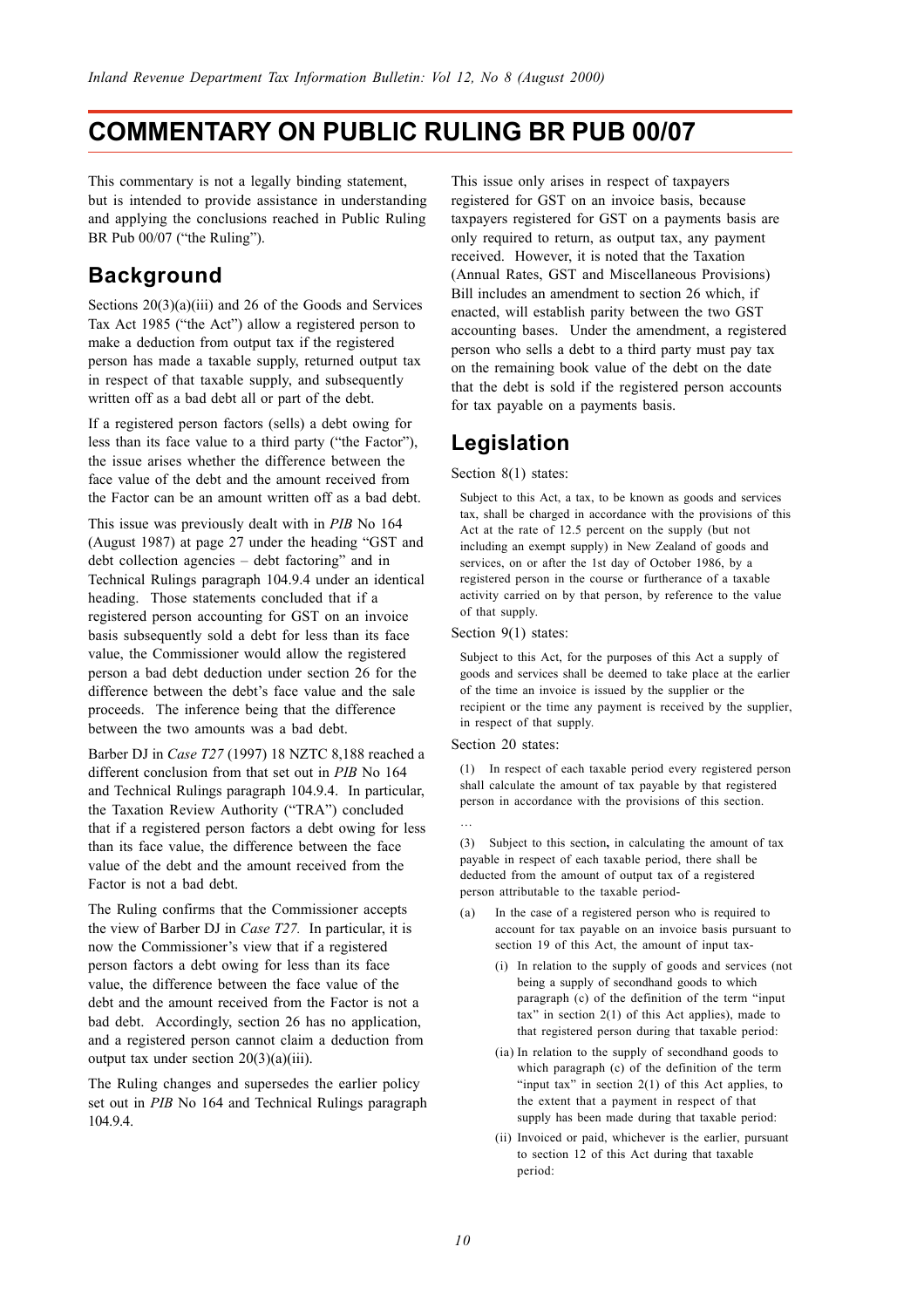- (iii) Calculated in accordance with section 25(2)(b) or section 25(5) or section 26 of this Act; and
- (b) In the case of a registered person who is required to account for tax payable on a payments basis or a hybrid basis pursuant to section 19 of this Act, the amount of input tax-
	- (i) In relation to the supply of goods and services made to that registered person, being a supply of goods and services which is deemed to take place pursuant to section  $9(1)$  or section  $9(3)(a)$  or section  $9(3)(aa)$  or section  $9(6)$  of this Act, to the extent that a payment in respect of that supply has been made during the taxable period:
	- (ii) Paid pursuant to section 12 of this Act during that taxable period:
	- (iii) In relation to the supply of goods and services made during that taxable period to that registered person, not being a supply of goods and services to which subparagraph (i) of this paragraph applies:
	- (iv) Calculated in accordance with section  $25(2)(b)$  or section 25(5) of this Act, to the extent that a payment has been made in respect of that amount, or section 26 of this Act; …

The provision relating to bad debts is in section 26, which states:

(1) Where a registered person-

…

- (a) Has made a taxable supply for consideration in money; and
- (b) Has furnished a return in relation to the taxable period during which the output tax on the supply was attributable and has properly accounted for the output tax on that supply as required under this Act; and
- (c) Has written off as a bad debt the whole or part of the consideration not paid to that person,-

that registered person shall make a deduction under section 20(3) of this Act of that portion of the amount of tax charged in relation to that supply as the amount written off as a bad debt bears to the total consideration for the supply:

Section 3(1) defines "financial services" as follows:

For the purposes of this Act, the term "financial services" means any one or more of the following activities:

- (a) The exchange of currency (whether effected by the exchange of bank notes or coin, by crediting or debiting accounts, or otherwise):
- (b) The issue, payment, collection, or transfer of ownership of a cheque or letter of credit:
- (c) The issue, allotment, drawing, acceptance, endorsement, or transfer of ownership of a debt security:
- (d) The issue, allotment, or transfer of ownership of an equity security or a participatory security:
- (e) Underwriting or sub-underwriting the issue of an equity security, debt security, or participatory security:
- (f) The provision of credit under a credit contract:
- (g) The renewal or variation of a debt security, equity security, participatory security, or credit contract:
- (h) The provision, taking, variation, or release of a guarantee, indemnity, security, or bond in respect of the performance of obligations under a cheque, credit contract, equity security, debt security, or participatory security, or in respect of the activities specified in paragraphs (b) to (g) of this subsection:
- (i) The provision, or transfer of ownership, of a life insurance contract or the provision of re-insurance in respect of any such contract:
- (j) The provision, or transfer of ownership, of an interest in a superannuation scheme, or the management of a superannuation scheme:
- (k) The provision or assignment of a futures contract through a futures exchange:
- (ka) The payment or collection of any amount of interest, principal, dividend, or other amount whatever in respect of any debt security, equity security, participatory security, credit contract, contract of life insurance, superannuation scheme, or futures contract:
- (l) Agreeing to do, or arranging, any of the activities specified in paragraphs (a) to (ka) of this subsection, other than advising thereon.

# **Application of the Legislation**

Under section 26, a registered person can make a deduction under section  $20(3)(a)(iii)$  if that person has:

- made a taxable supply for consideration, and
- furnished a return in relation to the taxable period during which the output tax on the supply was attributable and has properly accounted for the output tax on that supply as required under the Act, and
- written off as a bad debt the whole or part of the consideration not paid to that person.

The amount that may be deducted is that portion of the amount of GST charged as the amount written off bears to the total consideration for the supply. If the supply is the supply of goods under a hire purchase agreement, the first proviso to section 26 limits the deduction to the portion of the amount written off as the cash price bears to the total amount payable under the hire purchase agreement.

Further, section 26 does not apply to a registered person accounting on a payments basis under section 19 or 19A, unless either section 9(2)(b) (door to door sales) or section  $9(3)(b)$  (hire purchase agreements) applies to the supply.

Section 26 only applies when the registered person has already accounted for GST on a supply and subsequently "Has written off as a bad debt the whole or part of the consideration not paid to that person".

If a registered person factors a debt owing for less than its face value, the issue arises whether the difference between the face value of the debt and the amount received from the Factor can be an amount "written off as a bad debt".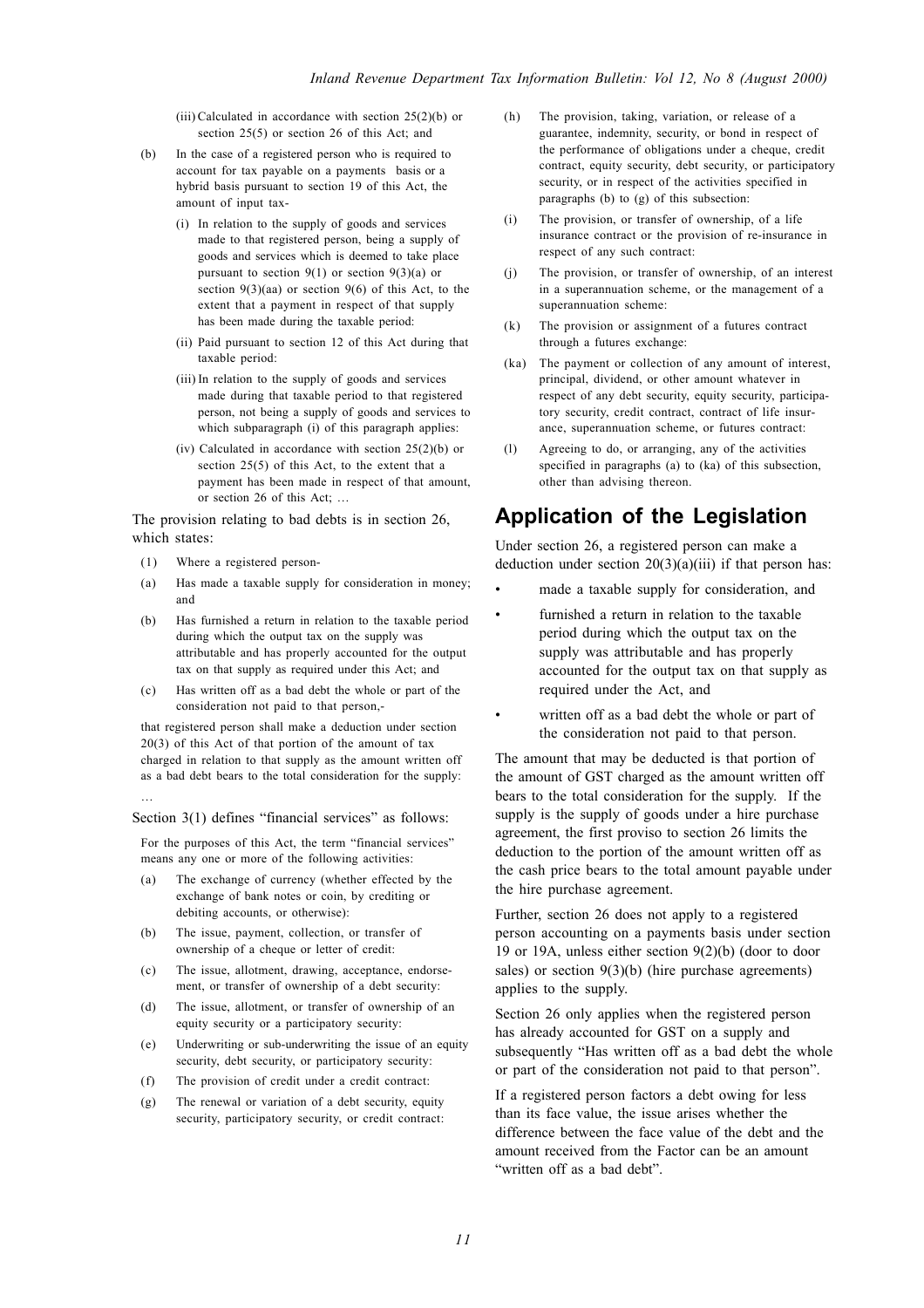The Commissioner believes that the difference between the face value of the debt and the amount received from the Factor cannot be an amount written off as a bad debt under section 26. Rather than being a bad debt, the discount from face value is simply a result of the process of agreeing the consideration for the debts that is acceptable to both the Assignor and the Factor. The reasons for this view are:

- 1. Cases considering the meaning of bad debt focus on whether the creditor can recover the outstanding amounts owing. That is, a bad debt arises when the creditor is unable or unlikely to recover the debt owing. If the creditor could recover the full amount owing but chooses not to (as in a debt factoring situation), any "loss" suffered by the creditor is not due to a bad debt.
- 2. Cases also indicate that for an amount to be written off as a bad debt, a debt must exist at the time the debt is written off. If a registered person factors a debt, no further debt exists between the registered person and debtor, and no amount can be written off as a bad debt.

In considering the second of these factors, with regard to recourse debt factoring arrangements (where the Factor has some form of claim back to the Assignor if he or she is unable to collect some of the debts purchased), it is the Commissioner's view that when a debt is sold by the Assignor on a recourse basis, the title to the debt passes to the Factor unless the Factor exercises a recourse option or right. Therefore, until the recourse is exercised and the debt is transferred back, a bad debt deduction is not available under section 26(1), as after the sale there is no debt owed to the Assignor.

However, if the Factor exercises an option or right to transfer some portion of the debt back to the Assignor after the sale then, once this has occurred, a debt exists that is owed to the Assignor that may be able to be written off by the Assignor. Whether it can be written off depends on the application of the ordinary tests for determining whether a debt is bad as noted below, under the heading "Whether the creditor can recover the amount owing".

### *Whether the creditor can recover the amount owing*

The term "bad debt" is not defined in the Act. However, in *Budget Rent A Car Ltd v CIR* (1995) 17 NZTC 12,263 Tompkins J discussed the meaning of bad debt in the context of the Income Tax Act. He stated at page 12,269:

When did the debt become bad? The term "bad debt" is not defined in the Act. It, therefore, should be given its normal commercial meaning. It is a question of fact to be determined objectively. A debt becomes a bad debt when a

reasonably prudent commercial person would conclude that there is no reasonable likelihood that the debt will be paid in whole or in part by the debtor or by someone else either on behalf of the debtor or otherwise.

*Case N69* (1991) 13 NZTC 3,541 also discusses the meaning of bad debt. In that case the taxpayer was a private limited liability company carrying on the business as a timber merchant. Following the receipt of a letter from one of the company's debtors, the managing director realised that there was no likelihood of recovery of a debt owing and that the debt should be written off. The taxpayer physically wrote the appropriate entries into the journal and books of the company in May 1988 to write off the debt as at 31 March 1988. The taxpayer claimed a bad debt deduction for the income year ending 31 March 1988, but this was disallowed by the TRA on the basis that the relevant journal entries had not been made by 31 March 1988. The TRA (Barber DJ) discussed the meaning of bad debt and at page 3,548 stated:

Naturally, the debts in question must be "bad" to be written off as bad in terms of sec 106(1)(b). This is a question of fact. Generally, an application of that criterion will not be difficult as the debtor will be insolvent. However, the debtor does not need to be insolvent for the debt to be bad. It is only necessary that there be a bona fide assessment that the debtor is unlikely to make payment of the debt. If there is a clear understanding or arrangement that there be long term credit, and if the taxpayer believes that the terms of the credit will be met, then the debt cannot be treated as bad because it is merely a situation of deferred payment. In my view, as well as the need for the writing off to be made bona fide, the circumstances must indicate to a reasonable and prudent business person, that, on the balance of probability, the debt is unlikely to be recovered. This is an objective test.

As is evident from the quotations above, different wording is used by the High Court in *Budget Rent A Car* and the TRA in *Case N69* to describe the test of when a debt can be written off as bad. To summarise these differences, in *Budget Rent A Car* the words used were "**no reasonable likelihood**" that the debt (or part of the debt) would be recovered, whereas in *Case N69* the words used were that "**on the balance of probability***,* **the debt is unlikely to be repaid**".

The wording used in *Case N69* may appear to include two standards into the test. That is, that the debt will not be repaid "on the balance of probabilities" and that the debt is "unlikely" to be repaid. These standards are potentially conflicting as the first of them provides a lower standard than the second.

However, the Commissioner considers that the test provided by Barber DJ in *Case N69* requires that for a debt to be written off as bad it must be unlikely to be repaid. This is clear from his Honour's statement at page 3,548 of the judgment:

Even if the executives had come to a formal business decision or assessment by 31 March 1988 that the debts *were unlikely to be recovered and therefore should be written off as bad debts*… [Emphasis added]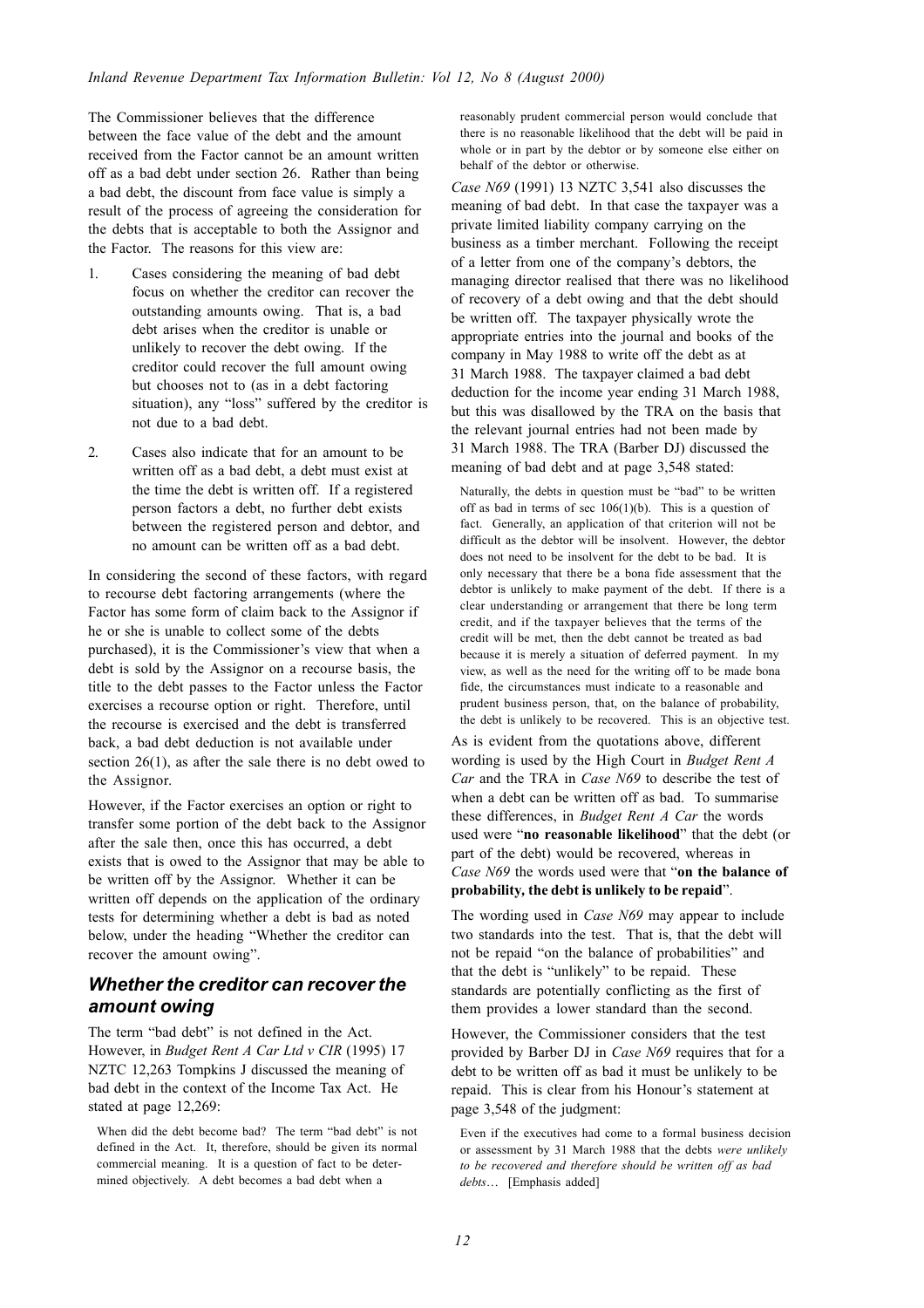Furthermore, the Commissioner considers that the words "no reasonable likelihood" and "unlikely" have the same meaning. Therefore, on this basis the Commissioner regards the decisions in *Budget Rent A Car* and *Case N69* as applying the same test, and both cases as authority for the conclusion that a reasonably prudent commercial person must determine that there is no reasonable likelihood of recovering a debt before it can be written off as bad.

The Commissioner prefers the wording used in *Budget Rent A Car* as this is the higher authority and this wording is supported by the way in which the High Court applied the test in *Graham* v *Commissioner of Inland Revenue* (1995) 17 NZTC 12,107. Also adopting this wording removes the risk of misinterpreting the wording of the test in *Case N6*9 as meaning that a debt can be written off as bad if, on the balance of probabilities, it will not be repaid.

The emphasis of the discussion above is on the **inability** of the debtor to pay due to the debtor's financial position. To reiterate, in order for a debt to be bad, the creditor must have sufficient information to enable a reasonably prudent business person to form the view that there is no reasonable likelihood that the debt will be paid.

*Case T27* specifically considered the issue in respect of section 26 and debt factoring arrangements.

In *Case T27* the taxpayer sought a bad debt deduction for the difference between the amount invoiced and amount received from a debt factor, on the basis that the difference was a bad debt. The TRA determined that the debt was not a bad debt, but in actual fact a "good debt". At page 8,192 the TRA stated:

A pivotal submission for the objector is that the discounts it allows the franchiser are bad debts which it may write off as such and, hence, claim an input tax refund for GST purposes under s  $26(1)$  and s  $20(3)$  of the Act. It is also pivotal to the objector's case that it has been factoring the hireage debts to its franchiser and that such process has constituted the writing off of bad debts regarding the discount.

It seems to me that the provision of such a discount could not possibly constitute the incurring of a bad debt by the objector. The essence of the arrangement between the objector and the franchiser is that the hireage debt from the customer is a *good* debt, but that the objector prefers early payment of that debt and to avoid the administration process and normal risks of its recovery.

Moreover, at page 8,194 the TRA reaffirmed its view that such a debt could not be bad. The TRA stated:

There were submissions by counsel as to whether a bad debt exists for the purposes of s 26(1) including references to case law. Counsel particularly referred to my decision in *Case N69* (1991) 13 NZTC 3,541 where I considered the wording of s  $106(1)(b)(iii)$  of the Income Tax Act 1976 relating to the deductibility of bad debts for income tax purposes. There, I emphasised that a bad debt deduction was only available if the debt was in fact "bad" and had been actually written off. The present case is not a situation where there could be any

sensible assessment that the debts (assigned by the objector to the franchiser) were, in any particular sense, bad or uncollectable or unlikely to be paid. Accordingly, the provisions of s  $26(1)(c)$  of the Act are irrelevant to the issues before me. I appreciate that, in terms of my views in *Case N69*, the objector in the present case had made appropriate journal entries to write off the discounts as bad debts and had, no doubt, done so in good faith, but that was a quite erroneous procedure because, on any objective test, the debts were not bad.

Consistent with *Budget Rent A Car* and *Case N69*, the TRA appears to take the view that, where a creditor chooses to sell a perfectly collectable debt for below its face value, no bad debt can arise. In no way can such a debt be regarded as bad or uncollectable or unlikely to be paid. Accordingly, any difference between the face value of the debt and amount actually received is due to factors other than the debt being a bad debt.

In summary, when assessing whether a bad debt exists, the cases indicate that a debt is bad when a reasonably prudent business person would have concluded, based on the information available about the debtor's ability to repay the debt, that there is no reasonable likelihood that the debt will be paid. In the absence of such a circumstance, if a registered person chooses to sell a debt for below its face value, no bad debt exists and no deduction is available under section  $20(3)(a)(iii)$ .

Finally in this regard, in response to submissions received on the first draft of the Ruling, it is useful to clarify that, in the Commissioner's view, when a portion of debt is written-off on the basis of experience of the collectability of similar types of debts, without investigating the likelihood of each debtor repaying the debt, the requirements of section 26(1) have not been met. This is because case law establishes that, to write-off a debt as bad under section 26(1), reasonable steps must be taken to determine whether that particular debt owed by that particular debtor is likely to be paid (*Case P53* (1992) 14 NZTC 4370 and *Budget Rent A Car* v *C of IR* (1995) 17 NZTC 12263).

Writing-off a portion of debt on this basis involves seeking a deduction for the provision for doubtful debts. As noted in BR Pub 00/03, the GST Act does not allow a deduction for the provision for doubtful debts.

### *Must a debt be in existence at the time it is written off?*

Case law also indicates that before an amount can be written off as a bad debt, a bad debt must be in existence at the time the amount is written off.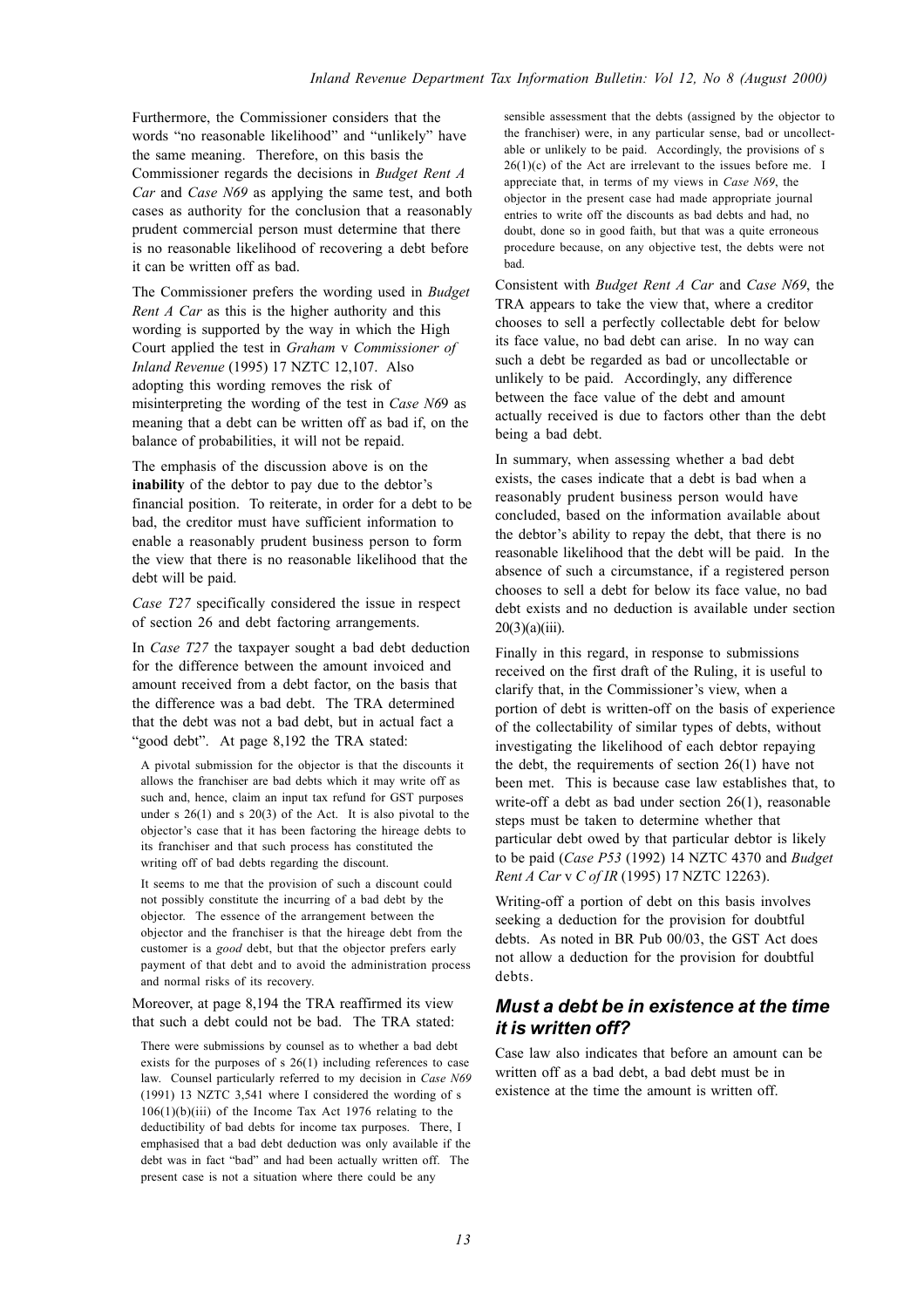In *Budget Rent A Car* the taxpayer company carried on business in New Zealand as a motor vehicle rental company. A sum of money (\$2,767,695.48) was owed to it by an Australian company (BRACS). In May 1989, BRACS developed financial problems and was purchased by a consortium. In July 1990, Budget Rent A Car ("Budget") entered a deed of covenant with BRACS and covenanted that it would not bring any proceedings against or prove in the liquidation of BRACS for any claim Budget might have. The debt, however, remained outstanding.

In November 1990, Budget's directors wrote off the debt owing by BRACS and claimed a bad debt deduction for the amount. The Commissioner argued that there was no bad debt and no bad debt deduction was allowed. In particular, the Commissioner argued that for there to be a bad debt, there must at the time of the write-off be a debt in existence. As any debt due by BRACS to Budget had been remitted or extinguished by the deed of covenant, no debt thereafter existed and none could be written off. Accepting the Commissioner's argument in this respect Tompkins J stated at page 12,267:

I accept Mr Wood's submission that for a taxpayer to be entitled to deduct from its assessable income the amount of a bad debt written off, there must at the time of the write off be a debt in existence. If a debt has been effectively released, the effect is to extinguish it or put an end to its existence. Thereafter there cannot be a write off of that debt for tax purposes. This accords with the view expressed by Owen J in *Point v FC of T* 70 ACT 4021; (1970) 1 ATR 577 at ATC p 4023; ATR p 580. …

The issue therefore becomes whether the parties, when they entered into the deed of covenant and in particular cl 2.1, intended to extinguish the debt. In accordance with the normal canons of contractual interpretation, this is to be determined having regard to the words the parties used, viewed in the light of the surrounding circumstances.

However, on the facts Tompkins J found that a debt did exist, and allowed Budget a bad debt deduction. The following Australian case illustrates a similar point.

In *GE Crane Sales Pty Ltd v FC of T* 71 ATC 4268 the High Court of Australia considered a claim by the taxpayer to write off certain bad debts. The Court held that it could not do so because the taxpayer was not a creditor in respect of these debts. Whereas some payment had been accepted in full satisfaction of a debt owing, the taxpayer's rights to recover the balance had been extinguished and it could not claim to write off as a bad debt the balance of the amount. Menzies J at page 4,272 expressed the opinion that a taxpayer cannot write off as a bad debt an amount that is no longer a debt. Moreover, at page 4,272 he stated: I have therefore come to the conclusion, both as to the factored debts which were extinguished and those in which the appellant gave up any beneficial interest which it had to the receiver and manager under the scheme of arrangement, that sec. 63 does not apply because at the time the writing off occurred there did not exist, in any sense, debts owing to the appellant. To write off as bad debts amounts which are owing but which cannot be recovered is a sensible commercial exercise and one to which taxation significance is naturally enough given, but to write off a non-existent debt as a bad debt is hardly sensible commercially and, in my opinion, to do so has no significance for the purposes of sec. 63 …

Section 26 requires that the registered person "Has written off as a bad debt the whole or part of the consideration not paid to that person". Both *Budget Rent A Car* and *G E Crane Sales Pty Ltd* indicate that before a debt can be written off a debt must be in existence at the time the debt is written off. Although these cases were determined in an income tax context, the wording of section 26 makes them no less applicable for GST purposes. Accordingly, for section 26 to apply, the registered person must be able to show that at the time of writing off the debt, a debt was then in existence.

In terms of non-recourse debt factoring, at the time the debt is sold, the debt between the registered person and debtor is extinguished and replaced with a separate and distinct debt between the Factor and debtor. In such situations no debt exists at the time the amount is written off, which will be after sale of the debt. Therefore, after the sale of the debt to the Factor, no further debt exists and according to both *Budget Rent A Car Ltd* and *G E Crane Sales Pty Ltd* no amount can be written off as a bad debt.

In terms of recourse debt factoring arrangements (where the Factor has some form of claim back to the Assignor if he or she is unable to collect some of the debts purchased) when a debt is sold by the Assignor on a recourse basis, the title to the debt passes to the Factor unless the Factor exercises a recourse option or right by which the debt can be transferred back to the Assignor. Therefore, after the sale of the debt to the Factor (until the recourse is exercised and the debt is transferred back) no further debt exists, and according to both *Budget Rent A Car Ltd* and *G E Crane Sales Pty Ltd* no amount can be written off as a bad debt.

However, if the Factor exercises an option or right to transfer some portion of the debt back to the Assignor after the sale then, once this has occurred, a debt exists that is owed to the Assignor that may be able to be written off by the Assignor. Whether it can be written off depends on the application of the ordinary tests for determining whether a debt is bad as noted above, under the heading "Whether the creditor can recover the amount owing".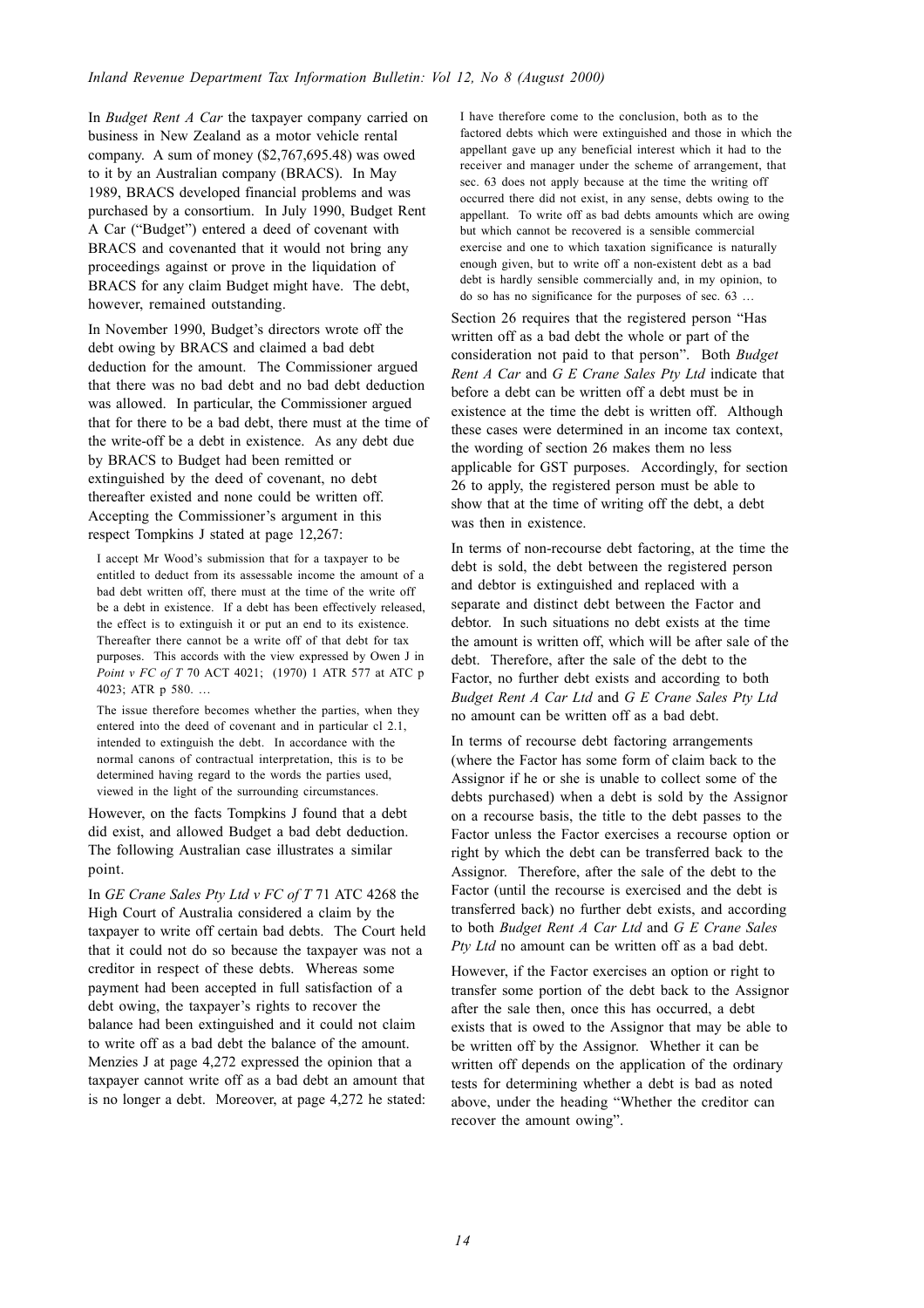# **Writing off the debt before sale to the Factor**

Several submissions received on the first draft of the Ruling noted that the issue of whether the discount to the Factor might be written off as a bad debt under section 26(1) would not arise if this amount were written off prior to the sale of the debt to the Factor.

The Commissioner agrees that this is the case. If a portion of a debt is written off before it is sold to the Factor, then whether the debt is written off as bad according to the requirements in section 26(1) depends on the application of the tests outlined in Public Ruling BR Pub 00/03 entitled "Bad debts – writing off debts as bad for GST and income tax purposes", see *Tax Information Bulletin* Vol 12, No 5 (May 2000) at page 5.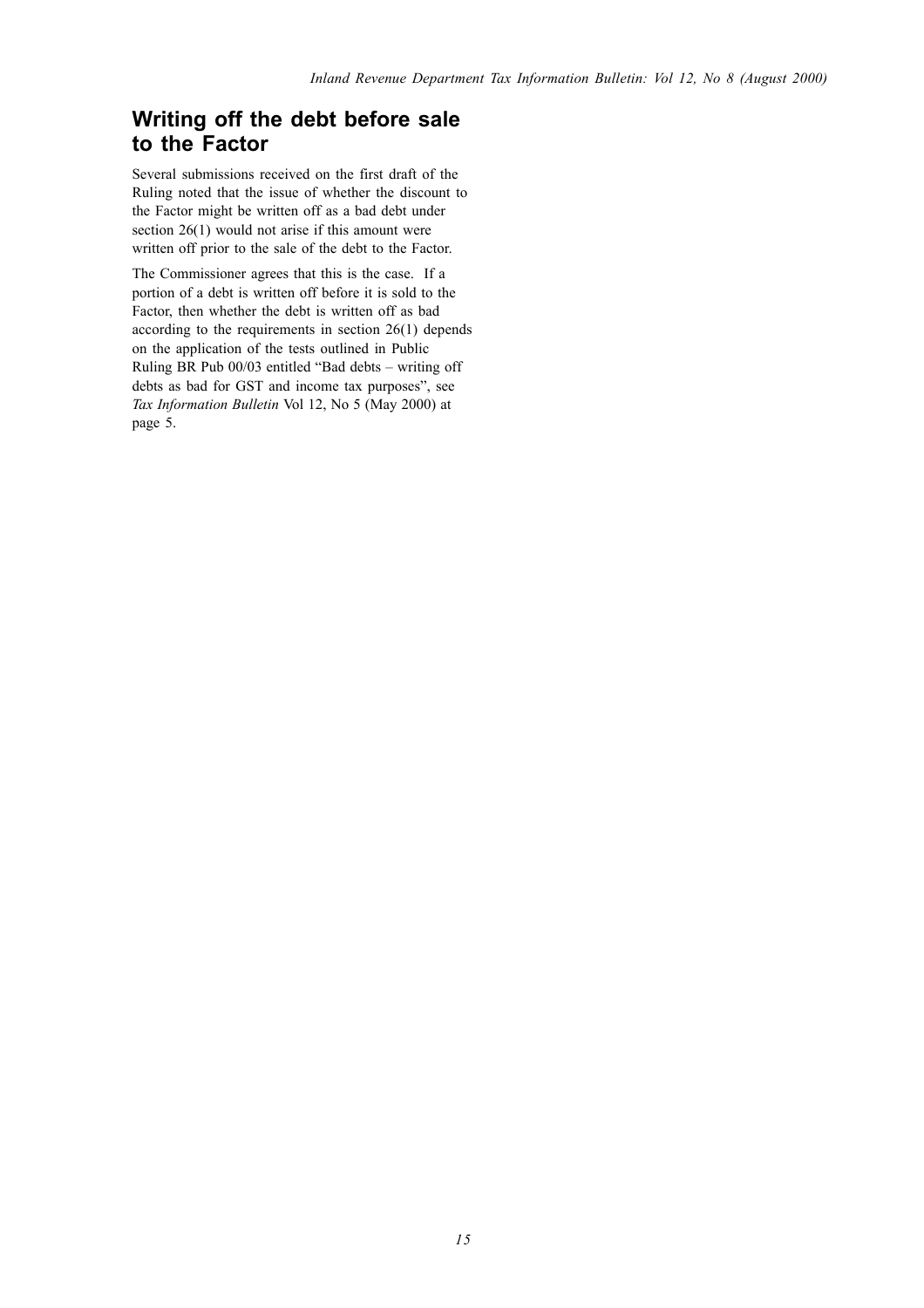# **PRODUCT RULING - BR PRD 00/06**

This is a product ruling made under section 91F of the Tax Administration Act 1994.

# **Name of the Person who applied for the Ruling**

This Ruling has been applied for by The Royal New Zealand College of General Practitioners ("the College").

# **Taxation Laws**

All legislative references are to the Income Tax Act 1994 unless otherwise stated.

This Ruling applies in respect of sections CD 5 and CB 9(d) of the Act.

# **The Arrangement to which this Ruling applies**

The Arrangement is the monthly payments made by the College to individual doctors ("Registrars"), for the Registrars' participation in an annual 40 week Intensive Clinical Training Course ("the Course"), on terms and conditions that are materially the same as those contained in the following three documents:

- Terms and Conditions of Registrars 1998: the terms and conditions to be agreed between the College and all Registrars enrolled in the Intensive Clinical Training Course of the General Practice Vocational Training Programme.
- Letter of Appointment of Registrar: The letter supplied to the Registrar, by the College, as an agreement of the respective obligations of each party.
- Intensive Clinical Training Year Handbook 1998: The detailed handbook of terms, conditions, obligations and syllabus of the Intensive Clinical Training Course.

Further details of the Arrangement are set out in the paragraphs below.

- 1. The College was formed in 1974, and obtained a Royal Charter in 1979. The mission of the College is to improve the health of all New Zealanders through the provision of highquality general practice care.
- 2. The Constitutional Objectives of the College are:
- (a) To promote in all ways the highest standards in general practice in New Zealand;
- (b) To take a caring interest in the welfare of its members and their families;
- (c) To sustain and improve the professional competence of members of the medical profession who are engaged in general practice in New Zealand;
- (d) To inform the general public in New Zealand in relation to general practice;
- (e) To encourage and assist in the provision of a high standard of teaching and training for all undergraduate medical students in the field of general practice in New Zealand.
- (f) To encourage, strengthen, and engage in vocational training for general practice;
- (g) To encourage and provide for the training of future teachers of general practice;
- (h) To conduct, direct, encourage, support or provide for continuing education of general practitioners;
- (i) To conduct, direct, encourage, support or provide for research in matters relating to general practice;
- (j) To publish and encourage publication of journals, reports and treatises on matters relating to general practice and allied subjects;
- (k) To study environmental damage and advise on its effect on human health.

3. The College runs a General Practice Vocational Training Programme ("GPVTP") created from the objectives of the College and based on the College's commitment to maintaining and supporting standards of excellence among general practitioners. It is viewed as a significant part of a comprehensive cycle of vocational and professional education provided by the College and results in a Member of the Royal New Zealand College of General Practitioners ("MRNZCGP") qualification.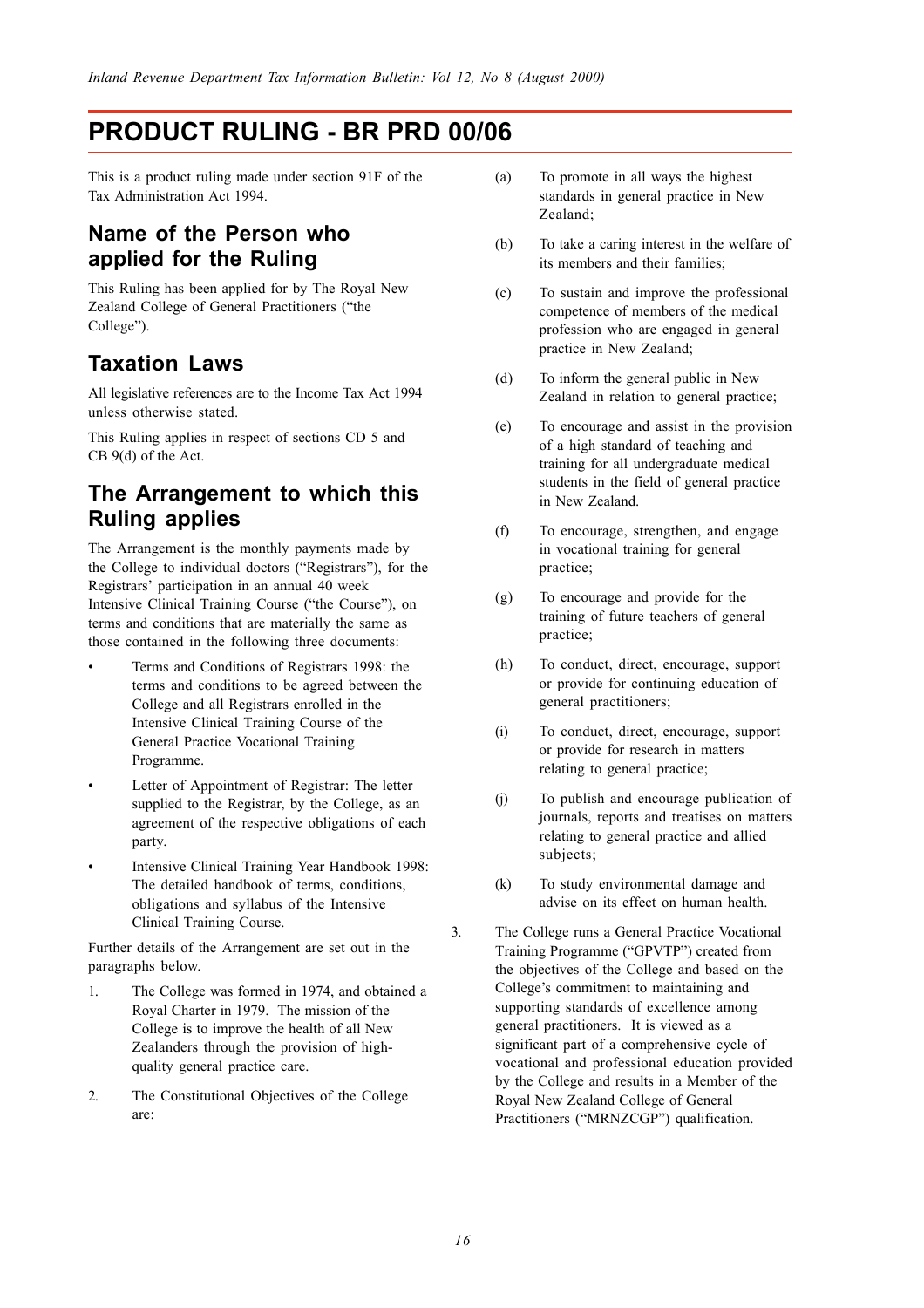- 4. The Course is a 40 week practice-based training course established by the College as one part of its GPVTP. This Course is placed at 'year nine' of a doctor's standard educational path to gaining the MRNZCGP qualification. The GPVTP is regarded as encompassing years' seven to eleven of this 'path'.
- 5. It is stated by the College (page 8 of the Intensive Clinical Training Year Handbook 1998) the general aims of the Course are to:
	- Improve the health of New Zealanders through the provision of a GPVTP which achieves a level of competence sufficient to maintain independent general practice;
	- Promote high standards of general practice in New Zealand by ensuring those entering general practice are vocationally trained;
	- Ensure registrars understand the principles of general practice;
	- Develop and foster a group of general practice teachers and teaching practices; and
	- Foster an understanding of general practice within the medical profession and primary care purchasers.
- 6. The Course involves various aspects of training that a Registrar is to complete. Essentially, a Registrar is assigned to a 'teaching practice'. Each teaching practice is a general practice medical centre for which the College has contracted with a general practitioner to be the Registrar's teacher. The general practitioner teacher holds vocational registration and is paid by the College under the separate contract.
- 7. The standard Course week for a Registrar under the Course is broken up as follows:
	- 8 half days per week attendance at the teaching practice to which they are assigned, consisting of:
		- Patient contact. The conditions in respect of this are that a Registrar is to participate in between 5 and 13 patient consultations per half day. In the early weeks of the attachment, to relieve possible pressure on a Registrar, each consultation is to be for a generous period of 20-30 minutes.
- The Registrar having at least three hours of direct contact time with the teacher per week, to include discussion, observation, review and feedback. It is essential that there be a minimum of a one hour and 30 minute uninterrupted block between the teacher and the Registrar per week.
- 2 half days attending seminars and workshops that are provided and organised by the College.
	- Registrars are required to 'satisfactorily' attend and participate in these seminars and workshops.
	- Registrars are responsible for organising/presenting part of the programme within these seminars and workshops.
- 8. A Registrar does not receive any payment from the teacher, but receives monthly payments from the College allocated from the funding the College receives from the Clinical Training Agency ("CTA"). The 1998 level of the payments is as follows, being paid monthly during the period of the Course:

|        | For the Forty Week | Annualised (before tax) |
|--------|--------------------|-------------------------|
| Course |                    |                         |
|        | \$27.551.53        | \$35,817                |

| \$29,027.69 | \$37,736 |
|-------------|----------|

- 9. The level of payment is dependent on the level of prior medical experience of a Registrar. However these amounts are set at a level to provide for the Registrar's maintenance of their standard of living and not at the level for a doctor with similar experience in appropriate employment.
- 10. A doctor who wishes to attend the Course as a Registrar applies to the College at the appropriate time. From the total number of applicants, the College undertakes a selection process to accept only the number of Registrars for which it has funding for.
- 11. The criteria by which Registrars are selected are merit-based; the College taking the perspective of selecting Registrars who will benefit the community in the long term. These criteria include: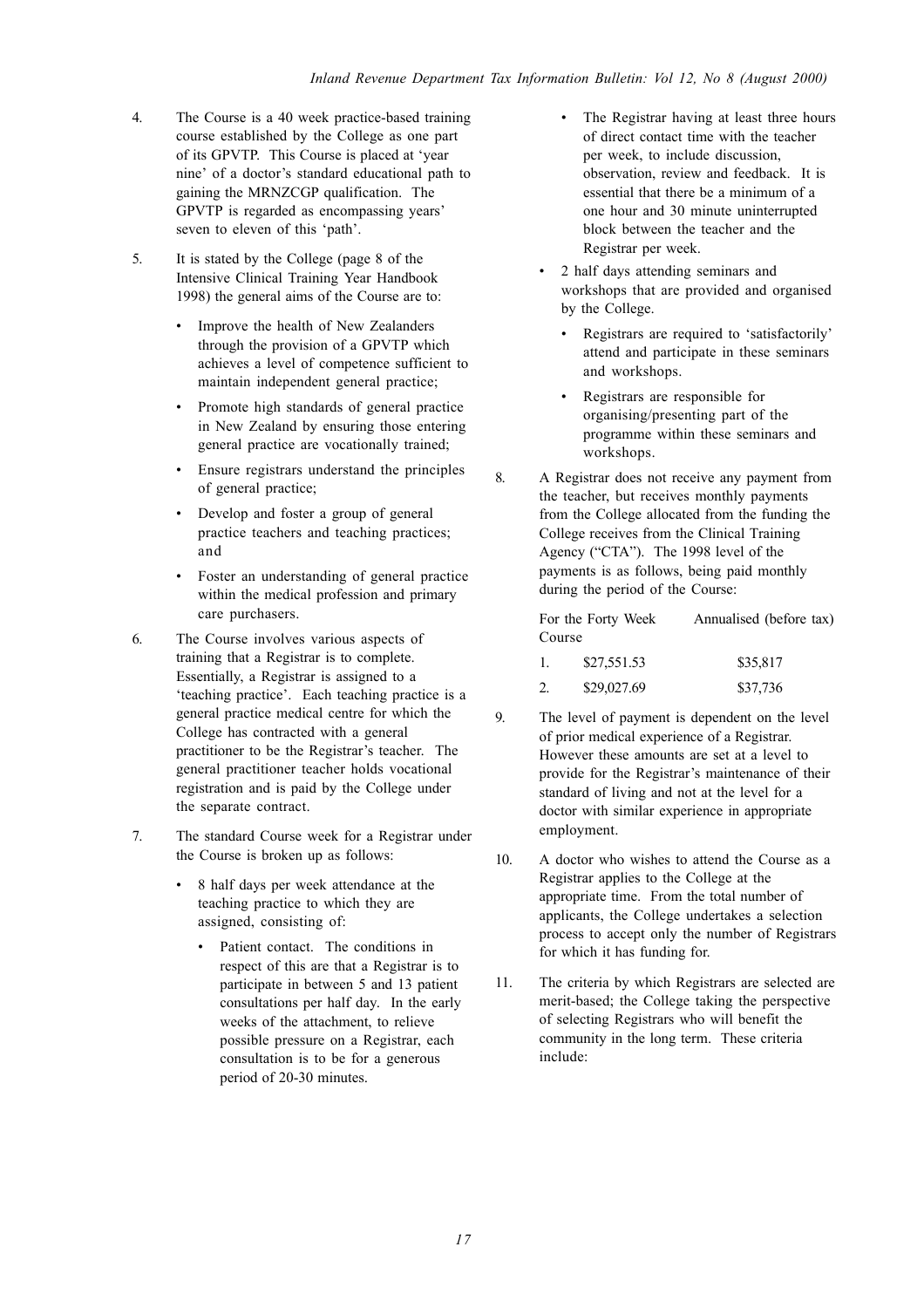- The intention to enter general practice;
- Experience in various areas of medicine;
- A demonstrated commitment to general practice addressing priority health areas;
- A demonstrated commitment to general practice addressing rural health issues;
- A demonstrated commitment to general practice addressing Maori health issues; and
- A demonstrated commitment to teaching medical students and colleagues.
- 12. The College initiates an agreement with each individual doctor that is to be agreed before the doctor becomes a Registrar in the Course.
- 13. The letter of appointment that the College offers to the Registrar refers to the "Terms and Conditions of Employment" and also the obligations contained in the "Registrar Handbook", which are to form part of their agreement and be met by the Registrar.
- 14. The obligations contained in this Handbook include (among others):
	- That the Registrar satisfactorily attend, and participate in, 80% of the seminars and workshops,
	- That the Registrar complete the 'attachment' to teaching practices, and the assessments thereon;
	- That the Registrar be involved in patient contact, by having 5 to 13 consultations with patients per half day.
	- That the Registrar has review sessions with the attachment teacher each day.
- 15. In exchange for agreeing to undertake the above and undertaking it, the Registrars receive from the College the monthly payments which are intended to maintain the Registrars whilst attending the Course.
- 16. The College Council is responsible for setting the educational philosophy and mission statement for its general practice education programme.
- 17. With regards to the Course content, the College has developed a curriculum for general practice training in consultation with College Members and Fellows and with the CTA to ensure that Government health priority areas are reflected in the educational programmes.
- 18. The College determines, in consultation with its Registrars, the methods of delivery for its programme for Stage I. The content of seminars and workshops is based on the syllabus for the Course and the specific learning needs of Registrars. The College determines the structure of the programme also. Materials for the programme are provided by the College and are purchased from the funding provided by the CTA. Seminars and workshops are held on premises hired by the College for that purpose.
- 19. The College is responsible for setting the Primex examination (sat at the end of the Course) and, in doing so, sets the standards for entry into Stage II and ultimately for vocational registration. The College also determines the structure and timing of the teaching programme. Furthermore the College determines the outputs of Registrars in terms of assignments, research projects, presentations and other learning activities.
- 20. The College selects teachers to the programme who meet a number of specific criteria. These include holding general registration with the Medical Council, being a Fellow of the College, and being assessed by the Regional Director as being competent and able to provide excellent education to a trainee. These teachers are employed by the College to provide teaching within the calendar year of the programme. All teachers must undertake ongoing professional development activities whilst they remain a teacher.
- 21. Regional directors (employed by the College) are responsible for maintaining contact with teachers during the programme and resolving any difficulties that may arise. They do so primarily through teacher meetings and practice visits. The regional directors are kept informed by teachers on the progress of Registrars.
- 22. The College devotes the majority of its resources (staff, funding and other assets) to the administration and running of the GPVTP and the continuing education of doctors in general practice. Over 50% of the College's total income and expenditure for the year ended March 1998 were directly attributable to the GPVTP alone.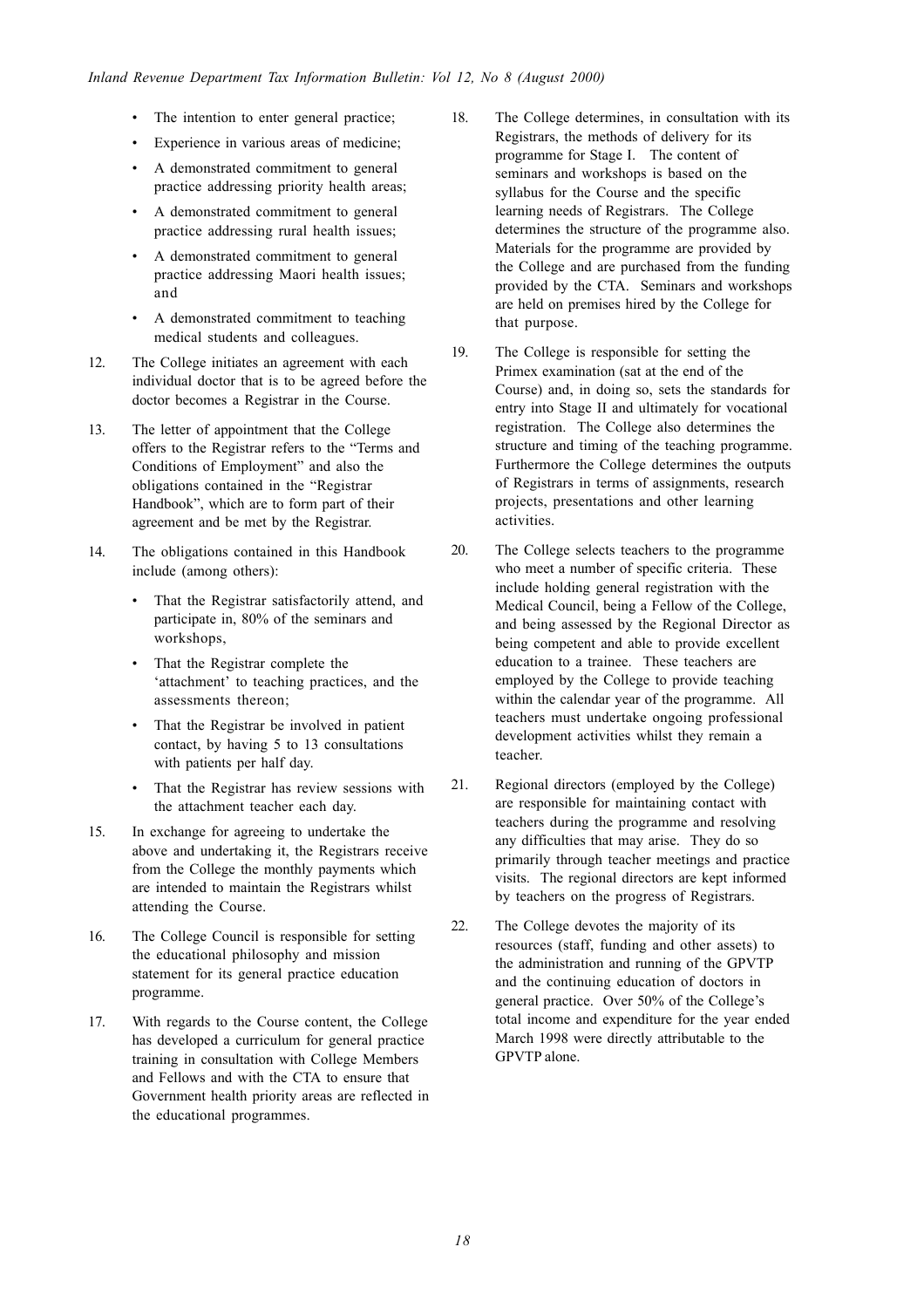# **Condition stipulated by the Commissioner**

This Ruling is made subject to the following condition:

The monthly payments made to the Registrars under the Arrangement are not grants made under regulations made under section 193 of the Education Act 1964, section 303 of the Education Act 1989, or any enactment in substitution for those sections.

# **How the Taxation Laws apply to the Arrangement**

Subject in all respects to the condition stated above, the Taxation Laws apply to the Arrangement as follows:

The monthly payments made to the Registrars under the Arrangement are exempt income under section CB 9(d).

# **The period or income year for which this Ruling applies**

This Ruling will apply for the period 1 January 1998 to 31 December 2003.

This Ruling is signed by me on the 29th day of May 2000.

### **John Mora**

Assistant General Manager (Adjudication & Rulings)

This Product Ruling has considered the income tax status of payments made under the Intensive Clinical Training Programme only. Registrars who are, or have been, receiving family assistance are advised that any payments received under the Programme may affect the level of family assistance entitlement. Registrars are advised to contact their tax agents if they require further advice on this issue.

Registrars should also note that this Product Ruling is applicable from 1 January 1998 and are advised to contact their agents to determine the impact on their 1998 and/or 1999 tax returns.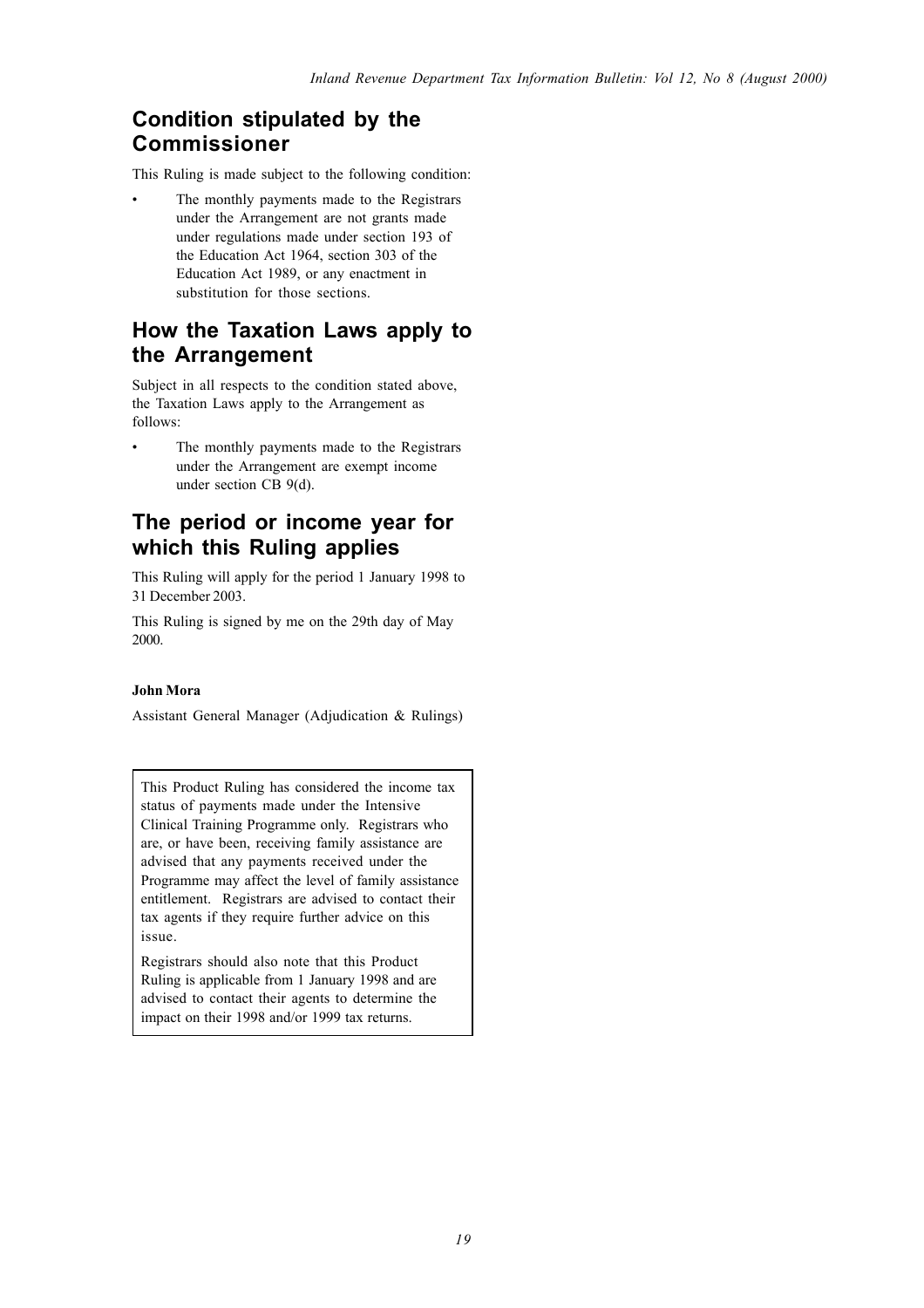*Inland Revenue Department Tax Information Bulletin: Vol 12, No 8 (August 2000)*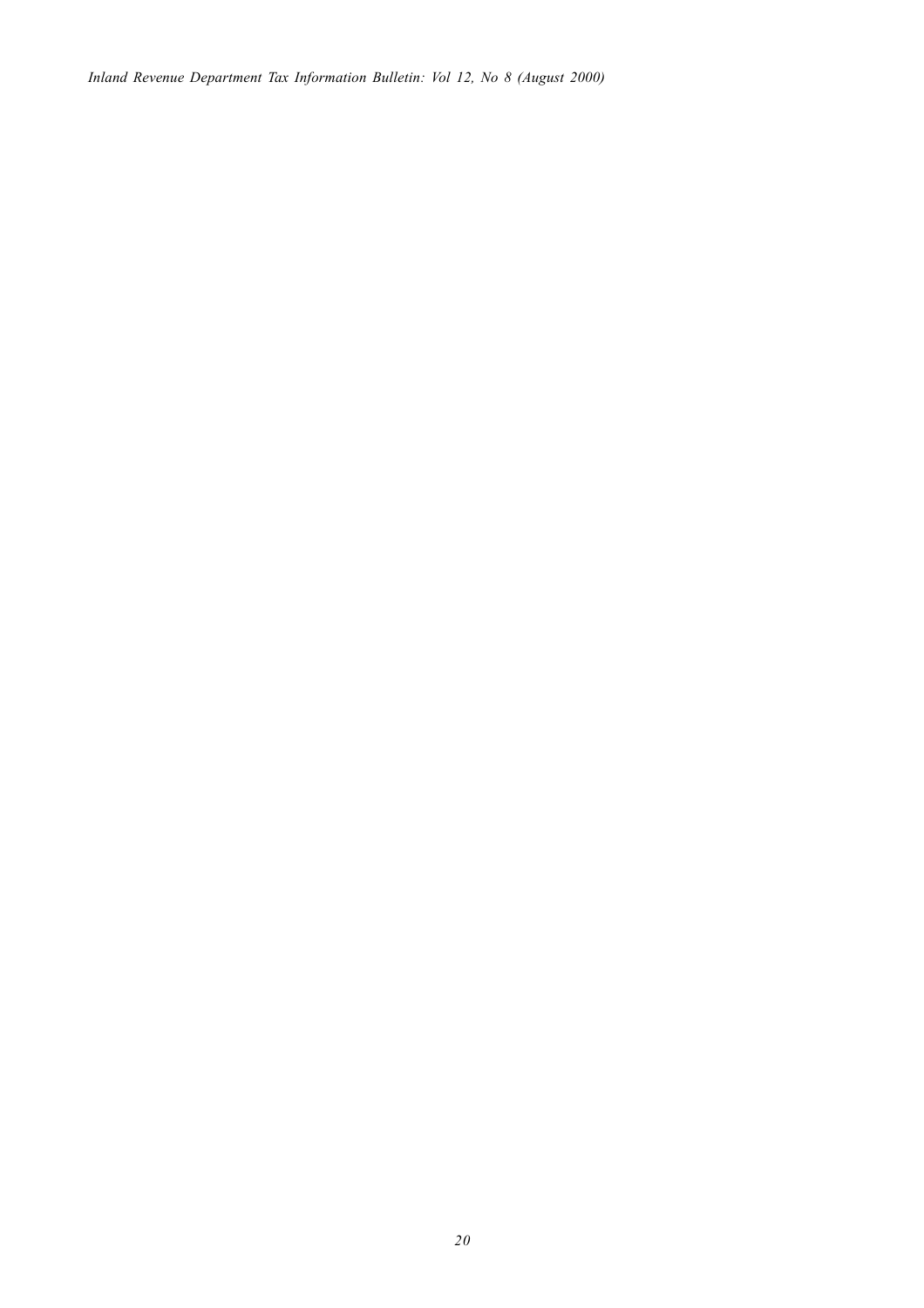# **QUESTIONS WE'VE BEEN ASKED**

This section of the *TIB* sets out the answers to some day-to-day questions that people have asked. We have published these as they may be of general interest to readers.

These items are based on letters we've received. A general similarity to items in this package will not necessarily lead to the same tax result. Each case will depend on its own facts.

# **WEBSITE EXPENDITURE - DEDUCTIBILITY**

### **Section BD 2, Income Tax Act 1994 – Allowable deductions**

A taxpayer has asked how he should treat expenditure incurred in creating a website to be used by him in deriving gross income. (The same considerations could also apply if the taxpayer had contracted another person to create the website for him.)

A website is a collection of web pages or web files. "Web" is an abbreviation for the "World Wide Web", the graphical part of the Internet. A web page is created using different programming languages (such as hypertext markup programming language ("HTML")). The use of programming code such as HTML enables web pages to have a number of features, such as video files, sound files, and links to other sites. A web browser interprets the code for graphical interface with a user's computer. A web page is transferred to a user's computer via the hypertext transfer protocol ("HTTP"). A website resides on an HTTP server.

A website's development has a number of steps (that can be undertaken in any order), including acquiring a domain name—the site's Internet address. The site needs to be designed and programmed. A website owner may wish to register the site with different Internet search engines, and to embed search strings in the site. The owner will also need to rent space on a web server.

The domain name of the website is generally acquired for a modest sum (less than \$200). However, in some cases acquiring the domain name may require substantial expenditure. Expenditure incurred in acquiring a domain name is capital expenditure and non-deductible. In terms of the applicable capital/ revenue tests established by the courts, such expenditure is of a one-off nature, gives rise to an enduring benefit, gives rise to an identifiable asset, and is part of the business structure of a taxpayer. A domain name is not "depreciable intangible property" as defined in section OB 1, and listed in Schedule 17, of the Act. As such, the expenditure incurred in acquiring the domain name is also not depreciable.

The HTML or other programming that makes up the website is an asset, being a computer software program. The costs incurred in creating the website are appropriately categorised as capital expenditure. In terms of the applicable capital/revenue tests established by the courts, such expenditure:

- is of a one-off nature
- gives rise to an enduring benefit
- is part of the business structure of a taxpayer.

As a capital asset, the costs of creating the website must be capitalised and may be depreciated. To be depreciable, the software must be used in deriving gross income. Consistent with other computer software, it may be depreciated at a rate of 40% diminishing value or 30% straight line.

This approach (of capitalising expenditure and depreciating it) is consistent with the views expressed by a number of commentators. In an accounting context the view that capitalisation and amortisation is appropriate has been expressed by Dr Rachel Baskerville in "Web Sites – Lame Ducks or Golden Geese" *Chartered Accountants Journal* (March 2000, page 62) and by Craig Fisher in "Accounting for Websites" *Accounting, Corporate and Tax Alert* (Issue 93, 5 June 2000, paragraph 200). The approach of capitalising and depreciating is also consistent with the draft Australian Tax Office ruling TR2000/D6.

Ongoing costs of updating or adding to the information on a website are of a revenue nature, and are deductible when incurred if they meet the general test of deductibility in section BD 2(1). It is a matter of degree as to whether expenditure is updating and maintaining a website, and hence revenue, or a reconstruction or functional improvement to a website, which would be capital. It is difficult to give general guidance on the distinction, as was noted (in a different context) by the Privy Council in *Auckland Gas Co Ltd v CIR* (unreported, PC Appeal 32 of 1999, judgment 14 June 2000).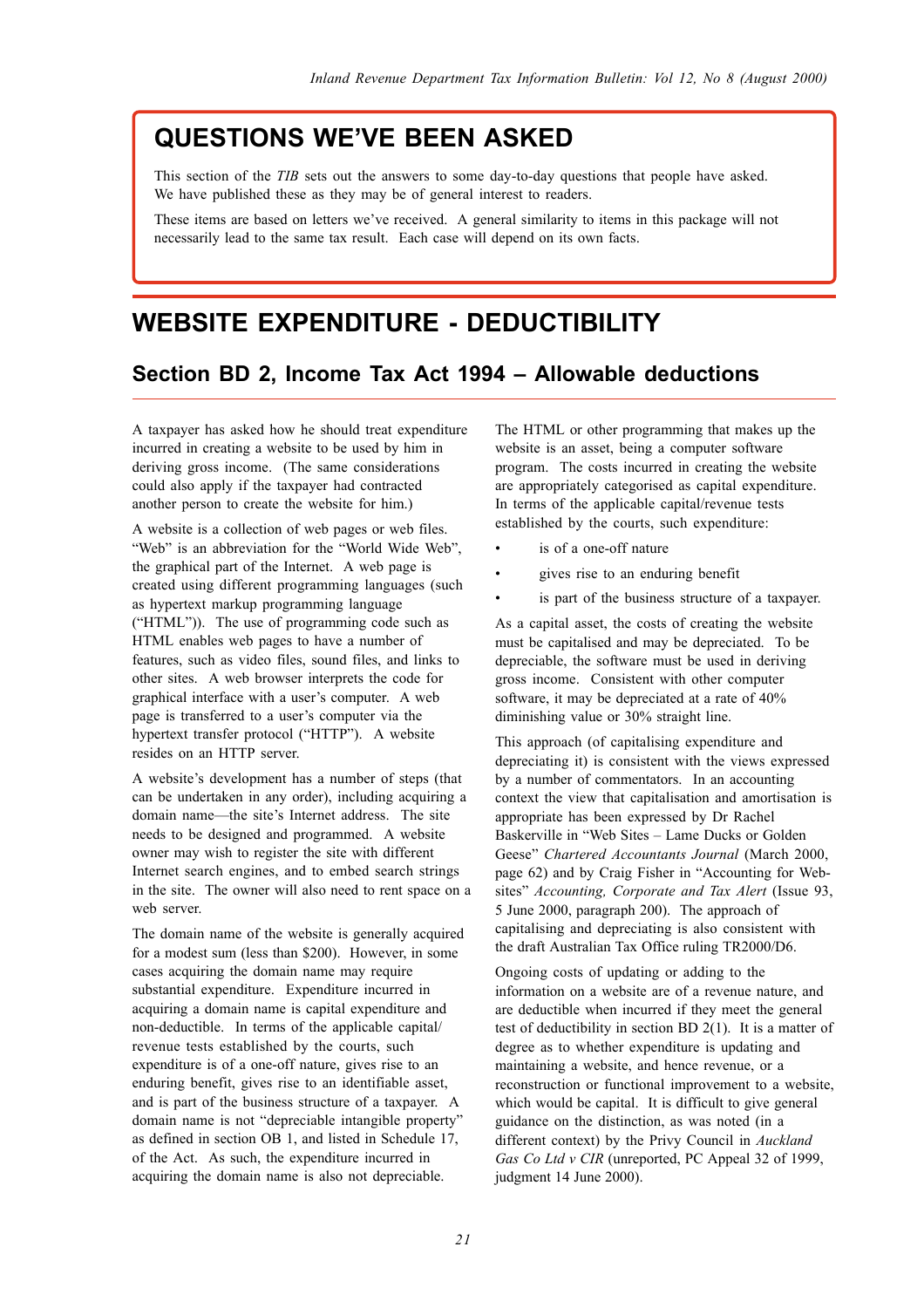However, some examples can be given as to the distinction between the two categories in the context of websites.

Maintenance of a website would include the following:

- updating the content of a web page
- adding content to a web page
- correcting minor errors or bugs in a website, and
- minor style or format changes relating to matters such as font types, font sizes, colours and so on.

An upgrade of a website would include the following:

- adding new features to a website, such as adding a sales capability with credit card processing features
- adding extra pages to the website
- upgrading the version of the software used in the website, and
- completely changing the layout and functions of the website sufficient to be a reconstruction.

These examples are consistent with the distinction between maintenance and upgrade in the Commissioner's existing computer software policy statement ("Income Tax Treatment of Computer Software" in *Tax Information Bulletin* Vol 4, No 10 (May 1993)). The examples also reflect the fact that a website may start out as a very simple website with few features, and yet may be upgraded over time to be a complex e-commerce site with advanced features such as the ability to purchase goods and services online, with online credit card processing capability. Just as the general capital/revenue principles apply to the original website (and the capital classification of that), any upgrade which adds new functions is also subject to those general principles and will also be on capital account.

The cost of renting space on an HTTP server is deductible, assuming the general test of deductibility is met. The annual renewal fee for registration of a domain name is also deductible. Such costs are of a revenue nature, because they are ongoing in the nature of a servicing charge, and are analogous to expenditure incurred in renting space in a building or in hiring goods.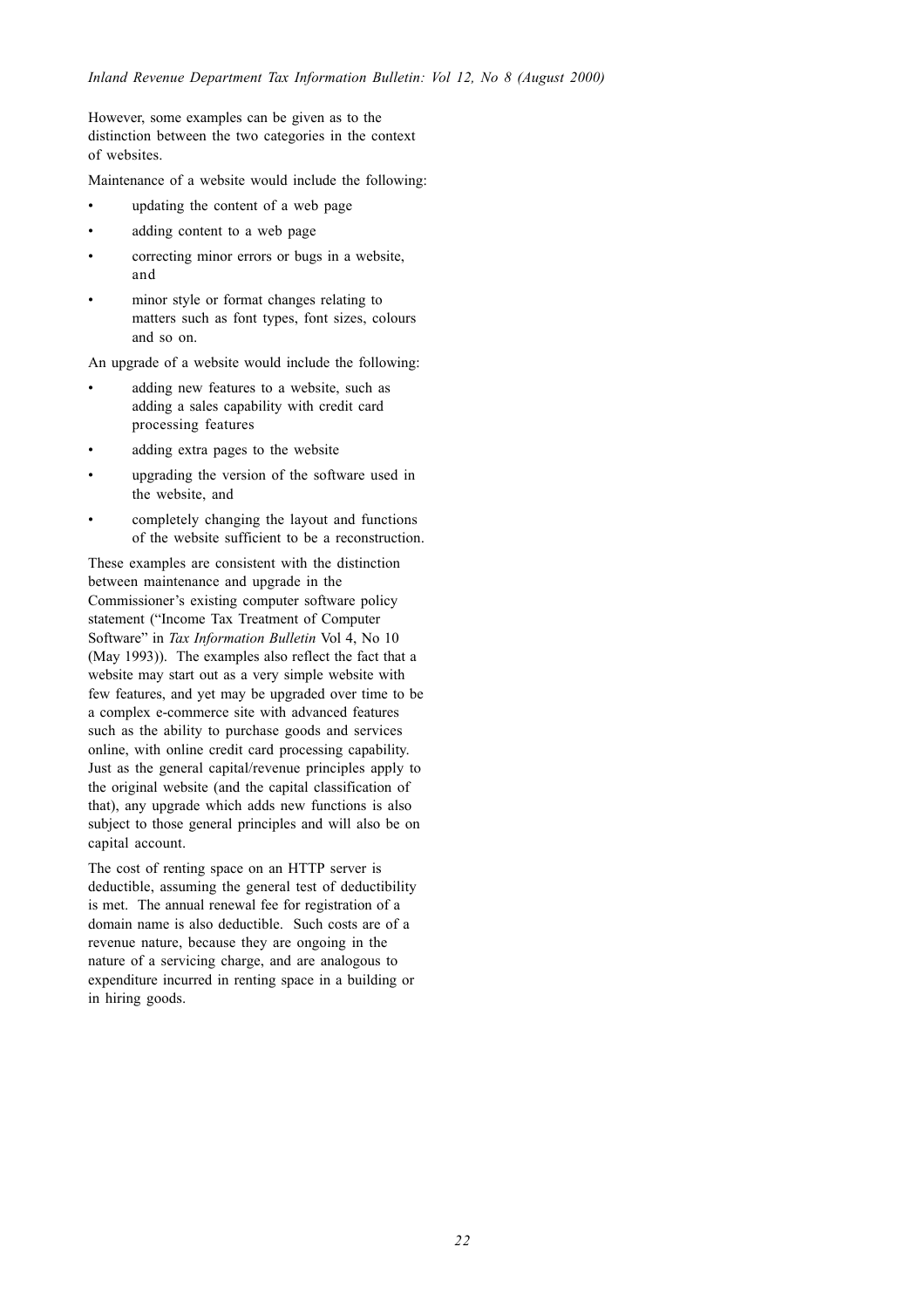# **REAL ESTATE SALE AND PURCHASE – GST APPORTIONMENTS OF INCOME AND EXPENDITURE**

# **Section 2(1), Goods and Services Tax Act 1985 – definition of "consideration"**

We have been asked if the Goods and Services Tax (GST) treatment of local authority rates apportionments on the sale and purchase of real estate, outlined in Public Ruling BR Pub 99/8, also applies to other income or expenditure that is similarly apportioned.

Public Ruling BR Pub 99/8 published in *TIB* Vol 11, No 11 (December 1999), with a minor correction in *TIB* Vol 12, No 2 (February 2000), sets out the GST treatment of local authority rates apportioned at the time of settlement on the sale and purchase of real estate. The Commissioner's view is that rates apportionments form part of the consideration for the supply of real estate and, where the transaction is subject to GST, should be taken into account in calculating the applicable GST.

If other expenditure (such as insurance) or income (such as commercial rental) is apportioned at settlement, these apportionments should be treated in a manner consistent with Public Ruling BR Pub 99/8. Provided the apportionment is determined on a contractual basis between the vendor and purchaser at the time of settlement, the apportionment will form part of the "consideration" of the supply of the real estate. For the reasons set out in Public Ruling BR Pub 99/8, the GST consequences will depend on whether the vendor and/or purchaser are GST-registered persons and whether the transaction forms part of a taxable activity.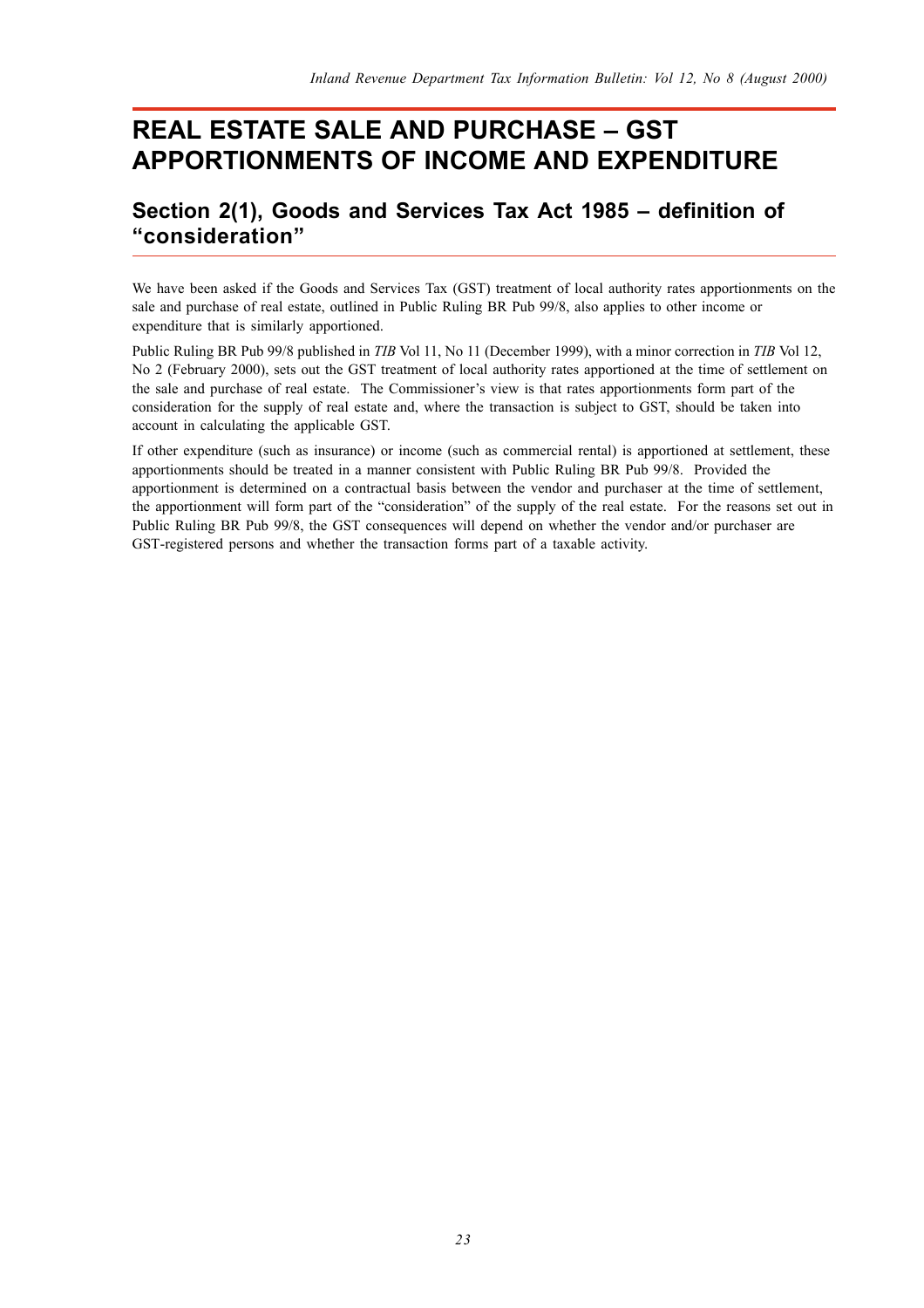# **LEGAL DECISIONS – CASE NOTES**

This section of the *TIB* sets out brief notes of recent tax decisions made by the Taxation Review Authority, the High Court, the Court of Appeal and the Privy Council.

We've given full references to each case, including the citation details where it has already been reported. Details of the relevant Act and section will help you to quickly identify the legislation at issue. Short case summaries and keywords deliver the bare essentials for busy readers. The notes also outline the principal facts and grounds for the decision. Where possible, we have indicated if an appeal will be forthcoming.

These case reviews do not set out Inland Revenue policy, nor do they represent our attitude to the decision. These are purely brief factual reviews of decisions for the general interest of our readers.

# **GST TREATMENT OF SUMS RECEIVED BY TAXPAYER FROM PARENT COMPANY UNDER WARRANTY AGREEMENT**

| Case:                              | CIR v Suzuki New Zealand Limited |
|------------------------------------|----------------------------------|
| <b>Decision date:</b> 18 July 2000 |                                  |
| Act:                               | Goods and Services Tax Act 1985  |

# **Summary**

McGechan J held both TRA findings were correct. In the result, the assessments stand.

# **Facts**

Suzuki New Zealand ("SNZ") purchases Suzuki motor vehicles from Suzuki Motor Corporation ("SMC") which is the Japanese parent company. The terms of the sale and purchase agreement include a provision under which SMC warrants the goods to SNZ. The warranty is in respect of parts and labour for up to one year from the date the vehicle is sold to any particular customer. The beneficiary of the warranty is SNZ.

Once the Suzuki products arrive in NZ, they are sold to independent dealers. The dealers then sell to the public. Each vehicle is sold with a warranty provided by SNZ. This warranty is separate from the warranty agreement between SMC and SNZ. SNZ has an agreement with each dealer that if the dealer repairs a vehicle covered by the warranty provided by SNZ the dealer will be paid by SNZ at standard rates for the work. The warranty provided by SNZ covers any repairs specified in the agreement which are necessary within a period of three years after the purchase of the Suzuki product. The work is generally done by the same dealer who sold the vehicle to the customer.

SNZ contracts with the eventual purchaser of vehicles to provide the retail warranty. The dealers are authorised to offer the warranty to the purchasers.

When a customer has a problem with a vehicle, the customer normally returns it to a dealer, who assesses the vehicle to determine whether it is covered by the warranty. If they consider the repairs will cost more than \$250, authority from SNZ to begin work is needed. The dealer repairs the vehicle free of charge to the customer. The dealer seeks payment from SNZ, who pays according to their agreement. The dealer accounts for output tax on the payment from SNZ and SNZ claims an input tax credit. SNZ may only then, after the repairs have been completed, approach SMC under the warranty between SMC and SNZ. If SMC is satisfied it is liable, it pays SNZ under the terms of the agreement between them.

The dispute is focused on the GST treatment of sums received by SNZ from SMC Japan. No issues arise in respect of the warranty payments from SNZ to dealers.

# **Decision**

### *Whether SNZ supplied repair services to SMC Japan*

On the first issue, concerning whether SNZ made a supply of repair services to SMC, the taxpayer argued the payments were not for repair services and the particular documentation should be interpreted as a mere obligation by SMC to pay compensation for defects.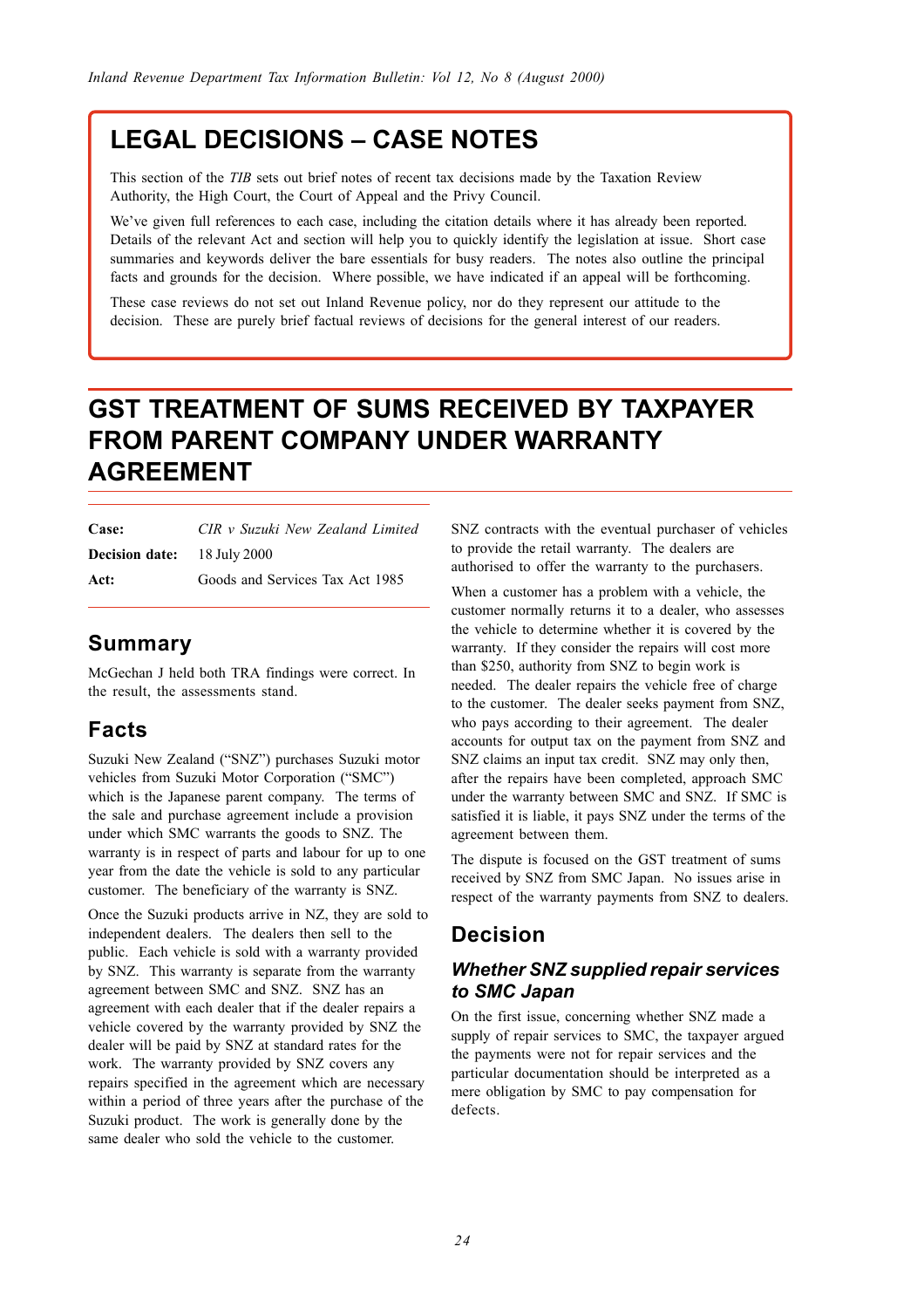McGechan J held that on the facts, including the documentation and the established practice, the true position was that payments were not necessarily either payments under the warranty, as the taxpayer contended, nor payments for repair services as the CIR contended, but were a mixture of both. The Court said the supply of repair services was an integral component of the situation which brought about the SMC payments, bringing the supply within the definition of consideration. There was a clear nexus. The payment if not "in respect of" was certainly in "response to" those repair services.

### *Whether repair services zero-rated under s 11(2(c)*

The second leg of the first issue concerned whether the repair services were zero-rated or standard-rated. Quite simply the Court had no doubt repair services were carried out on cars in New Zealand, so the supply could not be zero-rated.

### *Whether payments by SMC Japan to SNZ were consideration for repairs by SNZ to customers*

The second issue concerned whether payments by SMC Japan were "consideration" for repairs by SNZ to the customers. The CIR relied on this as an alternative argument, which had already failed before the TRA.

McGechan J accepted SNZ did carry out repairs via dealer agents for customers, but noted that was not all SNZ did. It also carried out repairs for SMC under the SMC warranty arrangements. Although SMC would want to see customers satisfied, the Court was unable to accept SMC was paying SNZ to supply repairs.

It paid SNZ because that was required under its warranty agreement, not for the repair work itself. It was not "in respect of" or "in response to" or as "an inducement for" the repair work carried out for the customer. Thus the payments by SMC were not in consideration of repair services by SNZ to customers. They were repairs carried out by SNZ for SMC itself.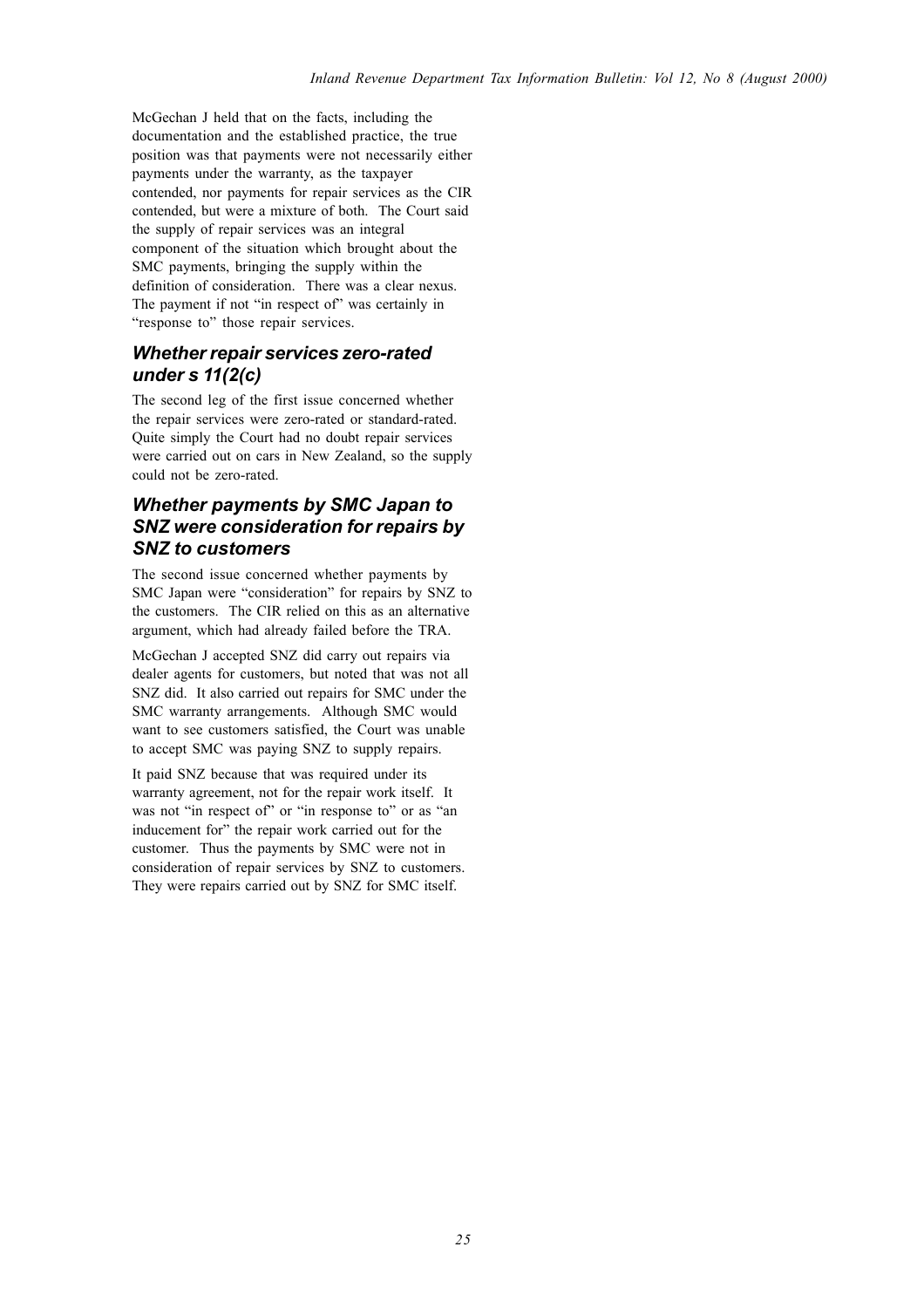*Inland Revenue Department Tax Information Bulletin: Vol 12, No 8 (August 2000)*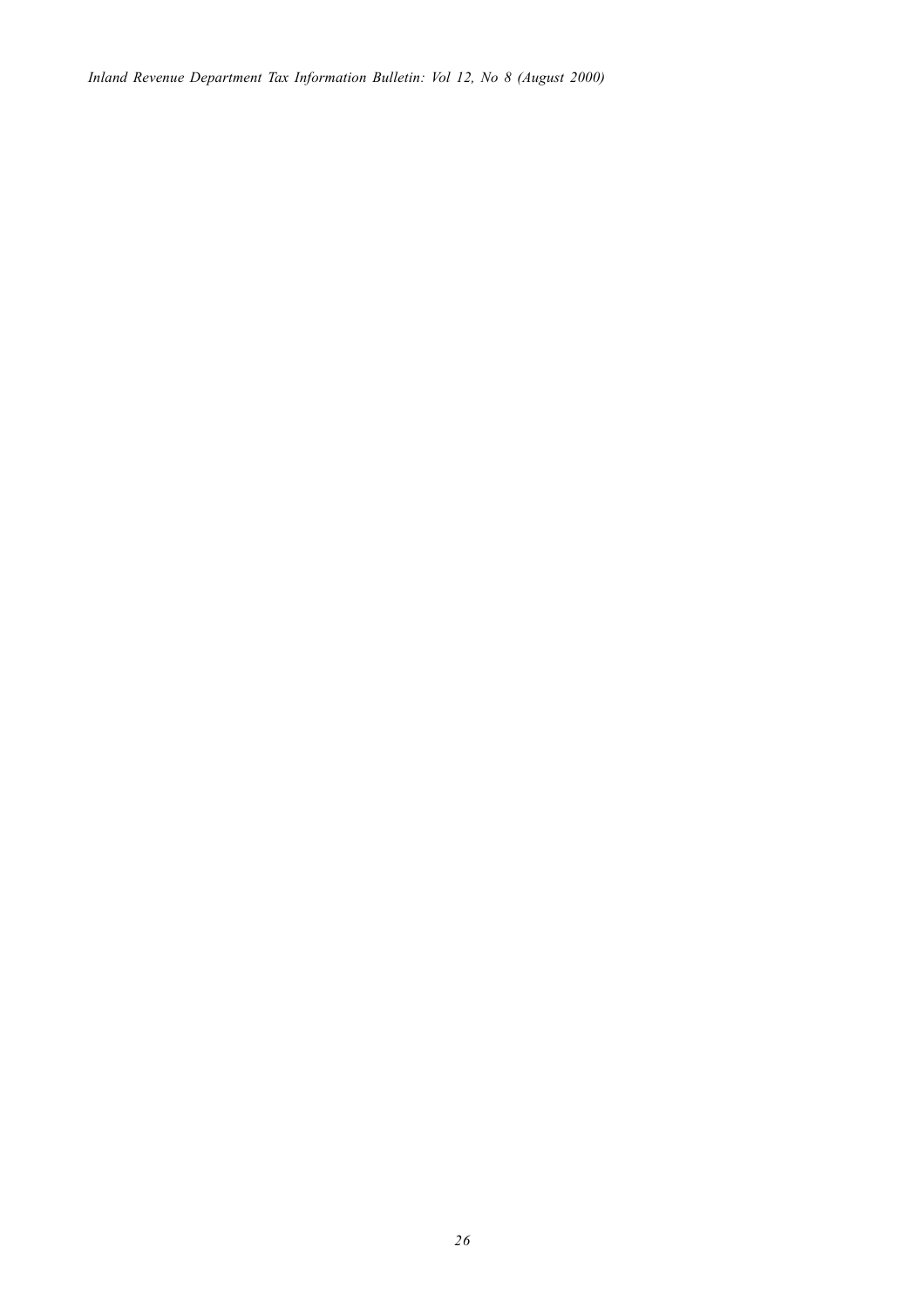# **REGULAR FEATURES**

# **DUE DATES REMINDER**

### **September 2000**

- 5 Employer monthly schedule: **large employers** (\$100,000 or more PAYE and SSCWT deductions per annum)
	- *Employer monthly schedule* (*IR 348*) due

Employer deductions: **large employers** (\$100,000 or more PAYE and SSCWT deductions per annum)

- *Employer deductions* (*IR 345*) or (*IR 346*) form and payment due
- 20 Employer deductions: **large employers** (\$100,000 or more PAYE and SSCWT deductions per annum)
	- *Employer deductions* (*IR 345*) or (*IR 346*) form and payment due

Employer deductions and Employer monthly schedule: **small employers** (less than \$100,000 PAYE and SSCWT deductions per annum)

- *Employer deductions* (*IR 345*) or (*IR 346*) form and payment due
- *Employer monthly schedule* (*IR 348*) due
- 29 GST return and payment due

# **October 2000**

- 5 Employer monthly schedule: **large employers** (\$100,000 or more PAYE and SSCWT deductions per annum)
	- *Employer monthly schedule (IR 348*) due

Employer deductions: **large employers** (\$100,000 or more PAYE and SSCWT deductions per annum)

- *Employer deductions* (*IR 345*) or (*IR 346*) form and payment due
- 20 Employer deductions: **large employers** (\$100,000 or more PAYE and SSCWT deductions per annum)
	- *Employer deductions* (*IR 345*) or (*IR 346*) form and payment due

Employer deductions and Employer monthly schedule: **small employers** (less than \$100,000 PAYE and SSCWT deductions per annum)

- *Employer deductions* (*IR 345*) or (*IR 346*) form and payment due
- *Employer monthly schedule (IR 348*) due

FBT return and payment due

31 GST return and payment due

*These dates are taken from Inland Revenue's* Smart business tax due date calendar 2000–2001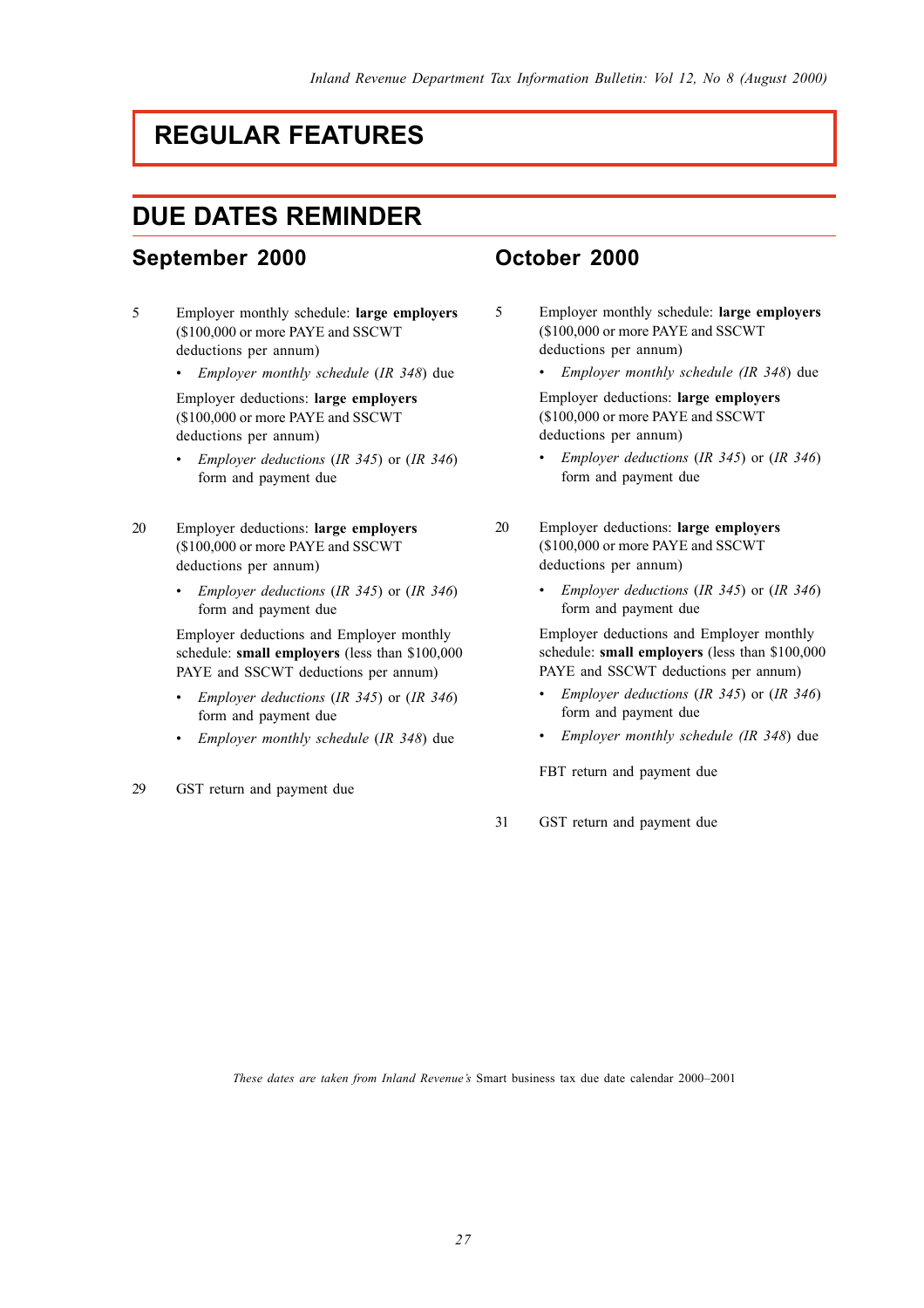*Inland Revenue Department Tax Information Bulletin: Vol 12, No 8 (August 2000)*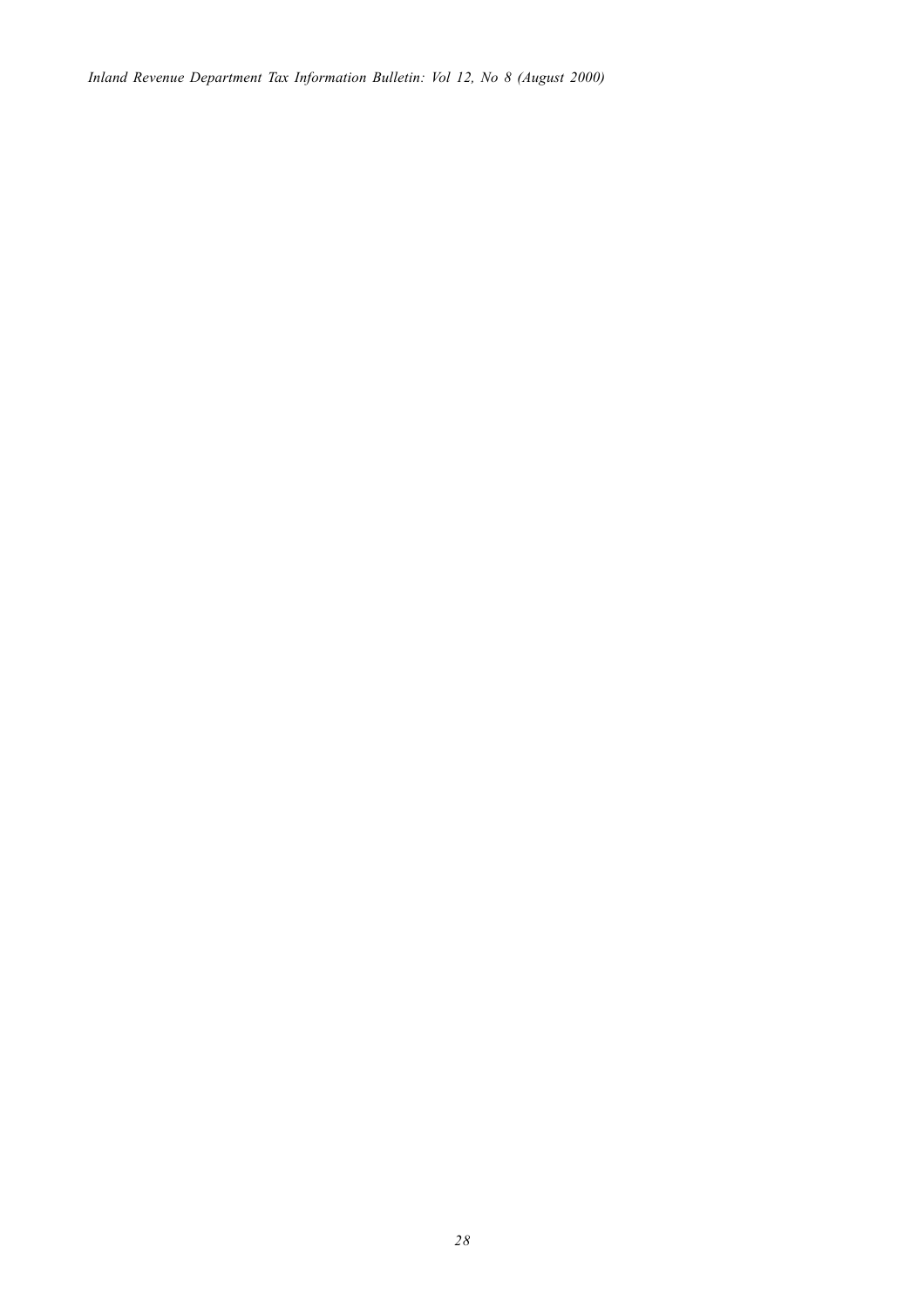# **YOUR CHANCE TO COMMENT ON DRAFT TAXATION ITEMS BEFORE THEY ARE FINALISED**

This page shows the draft public binding rulings, interpretation statements, standard practice statements, and other items that we now have available for your review. You can get a copy and give us your comments in these ways:

**By post:** Tick the drafts you want below, fill in your name and address, and return this page to the address below. We'll send you the drafts by return post. Please send any comments *in writing, to the address below*. We don't have facilities to deal with your comments by phone or at our other offices.

**By internet:** Visit **www.ird.govt.nz/rulings/** Under the Adjudication  $&$  Rulings heading, click on "Drafts" out for comment" to get to "The Consultation Process". Below that heading, click on the drafts that interest you. You can return your comments by the internet.

**Name**

**Address**

*There are no items for comment this month.*

*No envelope needed—simply fold, tape shut, stamp and post.*

The Manager (Field Liaison) Adjudication & Rulings National Office Inland Revenue Department P O Box 2198 WELLINGTON

Affix **Stamp Here**